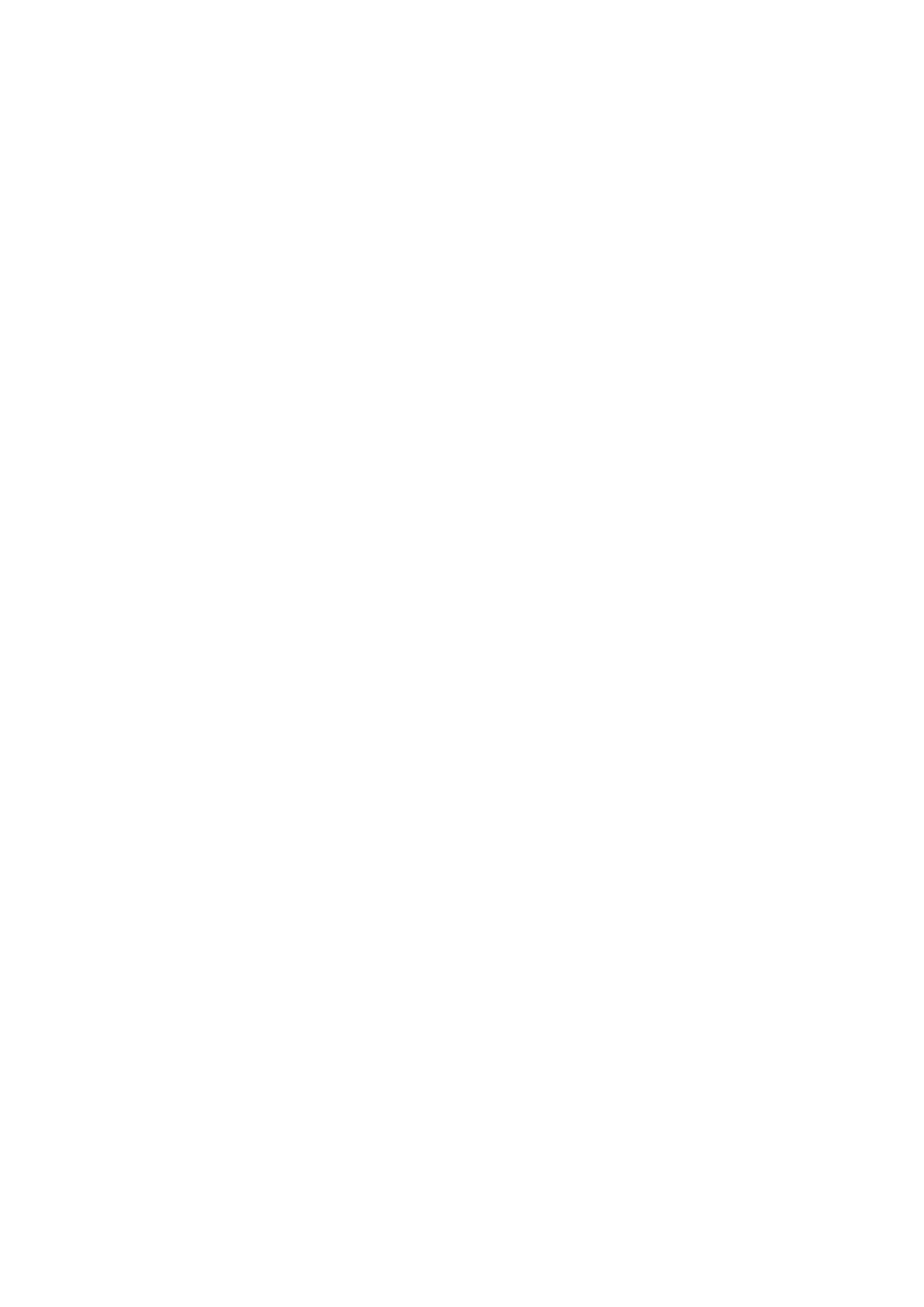**EUROPEAN UNIVERSITY INSTITUTE, FLORENCE MAX WEBER PROGRAMME**

*On the Attribution to an International Organization of the Activity of Private Companies that Operate on its Account* 

**LAURA MAGI**

EUI Working Paper **MWP** 2010/07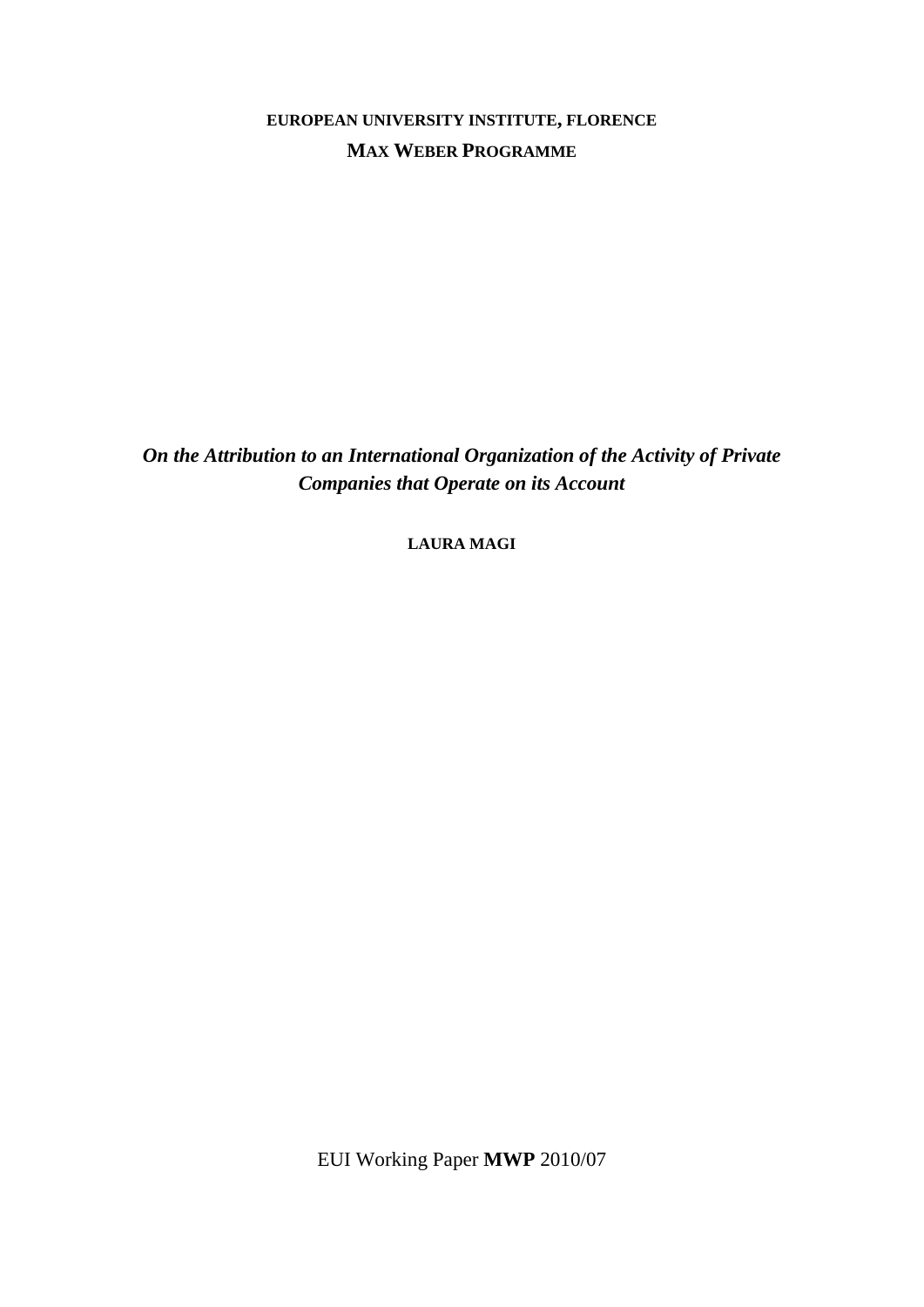This text may be downloaded for personal research purposes only. Any additional reproduction for other purposes, whether in hard copy or electronically, requires the consent of the author(s), editor(s). If cited or quoted, reference should be made to the full name of the author(s), editor(s), the title, the working paper or other series, the year, and the publisher.

ISSN 1830-7728

© 2010 Laura Magi

Printed in Italy European University Institute Badia Fiesolana I – 50014 San Domenico di Fiesole (FI) Italy [www.eui.eu](http://www.eui.eu/)  [cadmus.eui.eu](http://cadmus.eui.eu/dspace/index.jsp)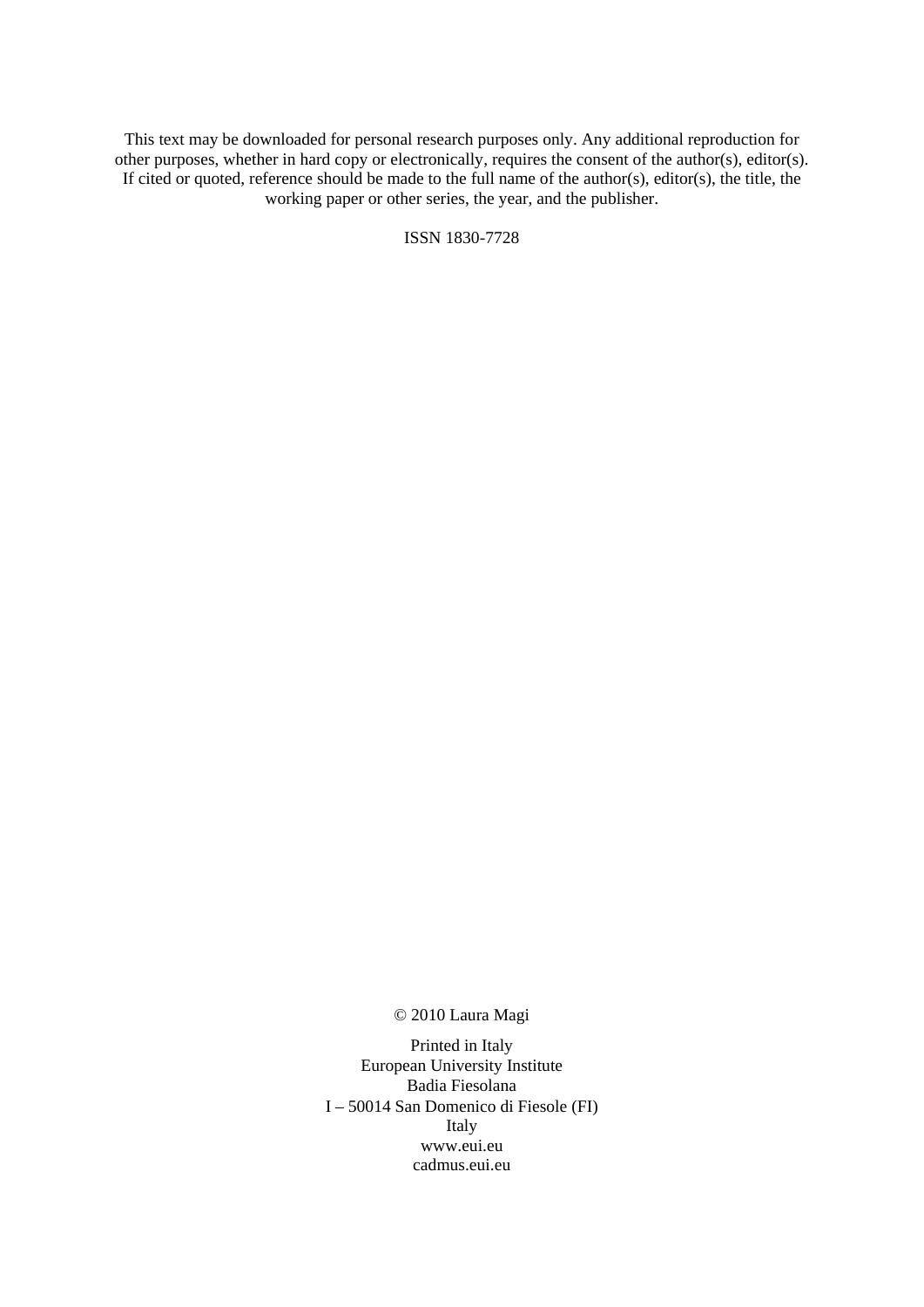## **Abstract**

The increasing outsourcing of the activities of international organizations to private companies, especially in security and military fields, raises the question whether the conduct of private companies can be attributed to the delegating organization.

The paper seeks to explore this new topic in the light of the criteria of attribution provided by the International Law Commission in the Draft Articles of responsibility of international organizations adopted on first reading in 2009. The paper highlights the advantages of the solution reached by the Commission, but also underlines the gaps it has left open.

It formulates suggestions for changes the Commission should follow during the second reading in order to make more clear the approach it has adopted.

# **Keywords**

International organizations, outsourcing of functions, private companies, attribution, international responsibility.

*The 'Regulating Privatisation of "War": The Role of the EU in Assuring the Compliance with International Humanitarian Law and Human Rights" (PRIV-WAR) project is funded by the European Community's 7th Framework Programme under grant agreement no. 217405.* 

*This paper was produced as part of the EUI contribution to Work-Package 5 of the PRIV-WAR Project: PMSCs and Issues of International Responsibility for Wrongful Acts.* [www.priv-war.eu](http://www.priv-war.eu/) 

*Laura Magi Max Weber Fellow, 2009-2010*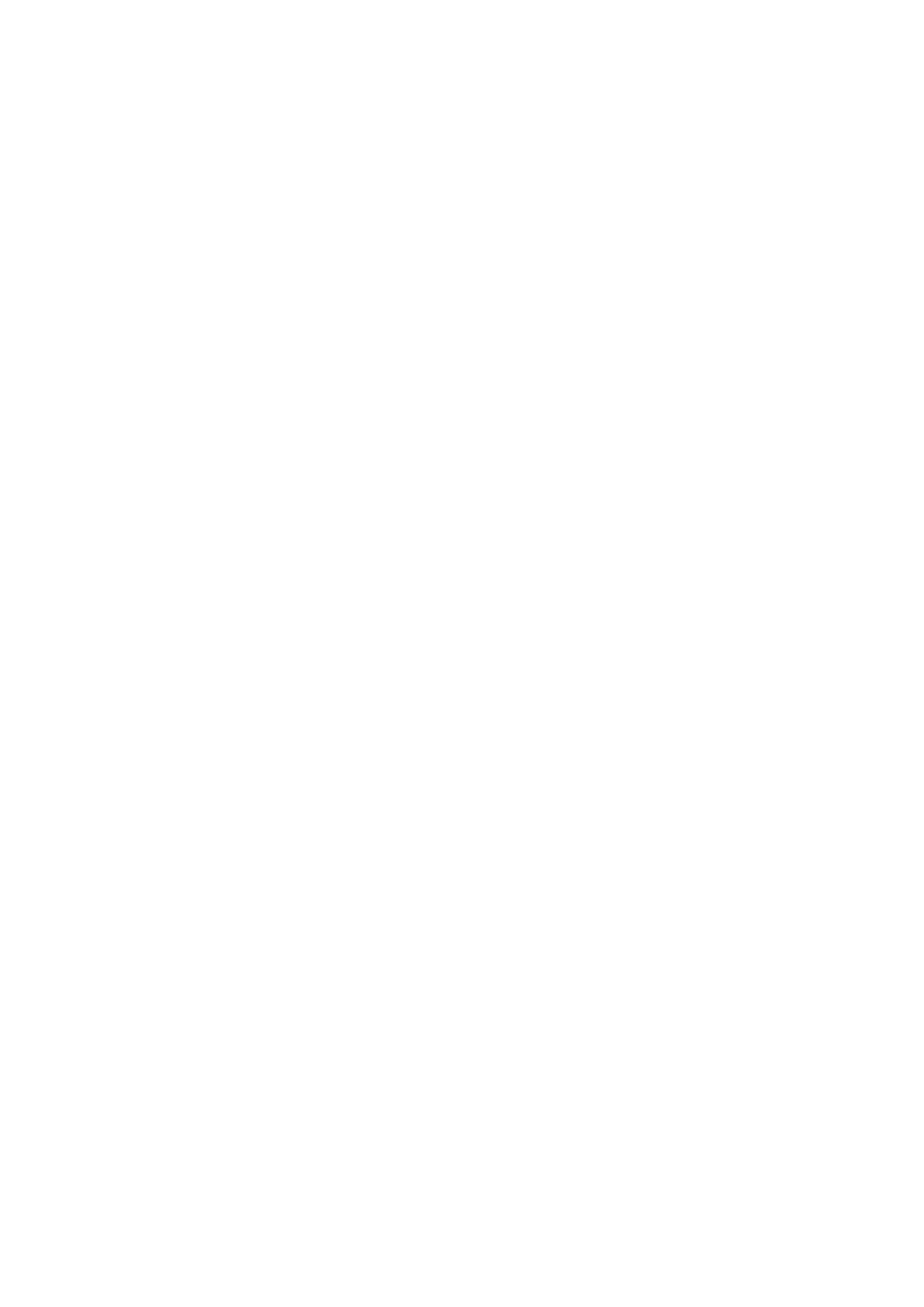# **1. Cases of private companies performing activities on behalf of international organizations.**

The outsourcing of the activities of international organizations to private companies is a widespread phenomenon. This relates not only to the activities instrumental to the life of the organization: that is, all those activities connected to the functioning of the organizational apparatus charged with the performance of the functions of the organization. It also relates to the institutional functions of the international organization itself: that is, those functions that are a direct expression of the competences attributed to the organization<sup> $(1)$ </sup> and through which the organization carries out, according to the opinion of some authors, a real international public function<sup> $(2)$ </sup>.

Outsourcing results in giving private actors (so-called private contractors) numerous tasks by means of a complex system of international calls for tender (procurement), regulated by a detailed system of norms developed by the organizations themselves.<sup>(3)</sup> A contract, modeled on "pre-drafted" contractual outlines issued by the organization and generally attached to the call for tender, is drawn up between the private company that successfully obtained the tender and the organization.<sup>(4)</sup>

One of the arguments commonly put forward to justify the choice of delegating organizations' functions is an assumption (not always groundless) of the greater efficiency of private economic operators. The assumption is that they have greater practical experience as well as greater professional competence than the personnel of the organization. Moreover, private companies are generally considered able to operate more quickly because they are free from the bureaucratic and organizational ties that tend to slow down the complex apparatus of the organization.

The choice to entrust private companies with carrying out functions on behalf of the organization is also motivated by a desire to avoid the burden of managing the performance of a specific activity through the setting up of internal regulations or guidelines addressed to the personnel of the

<u>.</u>

 $<sup>(1)</sup>$  The distinction between activities relating to the functioning of the organizational apparatus and those relating to the</sup> institutional functions of the organization has been drawn up by A. Tizzano, 'Contratti strumentali e contratti d'impiego delle Comunità europee', *Rivista di diritto europeo*, 1978, p. 431 and R. Pisillo Mazzeschi, 'Funzionario internazionale', *Digesto delle discipline pubblicistiche*, vol. VII (Torino: Utet, 1991), p. 47.

<sup>&</sup>lt;sup>(2)</sup> During the Rwandan crisis, in the1990s, the UN Secretary-General Kofi Annan even proposed using private companies instead of national military contingents in the framework of the UN peacekeeping missions. Such a proposal was launched because of the UN need to have highly qualified security personnel able to divide Rwandan refugees from Rwandan combatants in the refugee camp of Goma, in the Republic of Congo: see UN doc. ST/DPI/PRESS/SG/SM/6613. Following this proposal a wide debate about the expediency of delegating peacekeeping activities to private companies began: D. Lilly, 'La privatisation du maintien de la paix: perspectives et réalités', *Disarmament Forum*, 2000, p. 57 ff.; O. Bures, 'Private Military Companies: A Second Best Peacekeeping Option?', *International Peacekeeping*, 12 (2005), p. 533 ff.; M. Patterson, 'A Corporate Alternative to United Nations Ad Hoc Military Deployments', *Journal of Conflict & Security Law*, 13 (2008), p. 215 ff.

<sup>(3)</sup> See, e.g., *United Nations Procurement Manual*, issued by the UN Procurement Division available on <www.un.org/Depts/ptd/>. As regards the European Community see Council Regulation (EC, Euratom) No 1605/2002 of 25 June 2002 on the Financial Regulation applicable to the general budget of the European Communities *(O.J.* 16 September 2002 *L* 248, p. 1 ff.). Its Title V contains provisions relating to the EC public procurement. See also Commission Regulation (EC, Euratom) No 2342/2002 of 23 December 2002 laying down detailed rules for the implementation of Council Regulation (EC, Euratom) No 1605/2002 on the Financial Regulation applicable to the general budget of the European Communities (*O.J.* 31 December 2002 *L* 357, p. 1 ff.). See also *Practical Guide to Contract Procedures for EC External Actions* available on

<sup>&</sup>lt;http://ec.europa.eu/europeaid/work/procedures/implementation/practical\_guide/index\_en.htm>.

 $<sup>(4)</sup>$  The drafting of standardized contractual models has its most significal legal consequence in the fact that every private</sup> company taking part in the tender is expected to accept the general conditions of contracts provided by such standardized contractual models. In this way whoever wins the tender will be automatically bound by general conditions unilaterally established by the organization.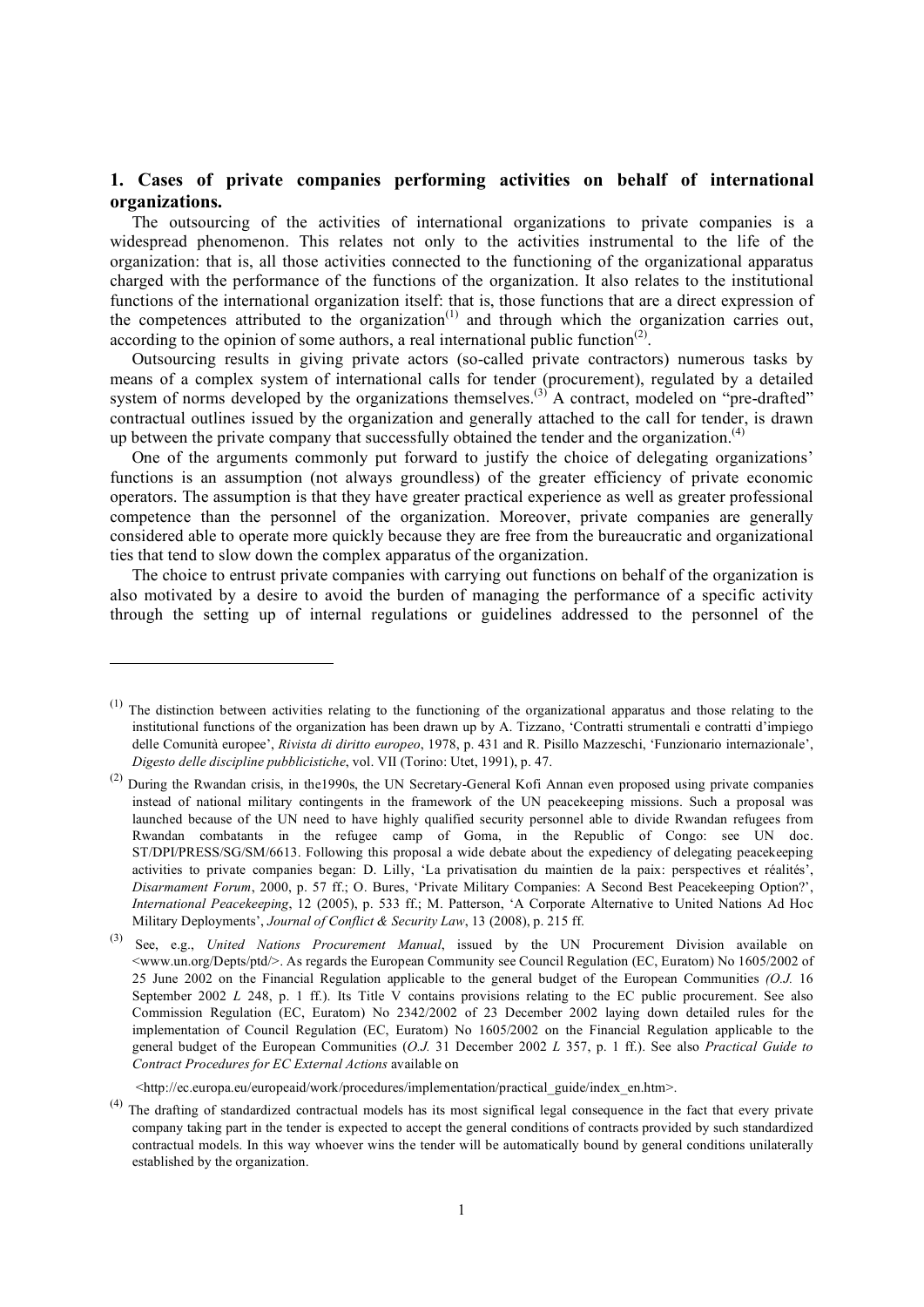organization and/or the setting up of internal procedures to check the proper execution of such functions. Conferring on a private company the performance of a specific activity on behalf of the organization allows the former to choose how to exercise the delegated activity, while being expected in return to attain a specific result.

Standardized contractual models so far adopted by some international organizations, such as the United Nations and the European Union, do not contain any element suggesting the will of the organization to instruct private companies on how to carry out the delegated task.<sup>(5)</sup>

The European Union's standardized contractual model only requires the private company to submit a plan of execution of the contract for approval by the organization<sup>(6)</sup> before it begins its activity. It also provides for periodic inspections by the organization during the execution of the contract in question. In the United Nations' contractual model the only control exercised over the private company is of an economic-accounting nature and takes the form of the  $audit$ .<sup>(7)</sup>

The outsourcing of functions by means of contract is, however, not the only way an organization can establish a relationship with private companies acting on its account.

It is possible, though in exceptional cases, that private companies act *in fact* on behalf of and in the interests of an international organization, mainly in situations where the organization, its organs and agents, are threatened. In such situations the organization may resort either to companies already linked to itself by contracts for the carrying out of activities different from that required *de facto* by the organization,<sup>(8)</sup> or to companies which have no contractual tie with the organization at the time of the performance of the service.(9)

Moreover, because of the increasing employment of private companies by States, especially in peacekeeping missions abroad, private companies may act, even though indirectly, on behalf of an international organization by means of a contractual relationship with a contributing State. Indeed, private companies may accompany national military contingents taking part in peacekeeping or multifunctional post-conflict peace-building operations established under the operative and political control of an international organization. For example, the contract made by the United States with DynCorp, entrusted with selecting and training the American policemen taking part in the United Nations International Police Task  $\text{Force}^{(10)}$  in Bosnia-Herzegovina and to supply them with logistic, administrative and sanitary services is well known<sup>(11)</sup>. The British Government has also admitted it has

 <sup>(5)</sup> See, e.g., *General Conditions for Service Contracts* issued by the European Union and usually annexed to the calls for tender for the provision of services in the framework of the EU peacekeeping and peace-building missions. The EU calls for tender are published on the European Commission web site, under the section "Public contracts": <http://ec.europa.eu/public\_contracts/index\_en.htm>. See also *General Conditions of Contract. Contracts for the Provision of Goods and Services*, issued by the United Nations, and available on <www.un.org/Depts/ptd/>. For instance, article 3, pragraph 1, of the latter provides that the Contractor must guarantee that its personnel «respect the local laws and customs and conform to a high standard of moral and ethical conduct». This means that the company itself will have to give instructions to its own staff and check its conduct in order to ensure it complies with the internal law of the State where the services are to be provided.

<sup>(6)</sup> See, e.g., article 23 of the EU's *General Conditions for Service Contracts*.

<sup>(7)</sup> See article 24, pragraph 2, of the UN's *General Conditions of Contract. Contracts for the Provision of Goods and Services*.

 $^{(8)}$  For example, consider the case in which the employees of a private security company, charged with security functions in a prison under the management and control of an international organization, are asked by the latter to protect its supply of arms and ammunitions, and the building they are in, that is about to be sacked.

 $(9)$  An international humanitarian organization operating in a country where there is an ongoing internal conflict, fearing its headquarters might be the target of an armed attack by one of the conflicting groups –one that accuses it of helping an enemy group –, might ask a private military company acting *in loco* on behalf of the legitimate government, to protect the area where its offices are based in order to allow its staff to evacuate the headquarters and leave the country.

<sup>(10)</sup> See Annex No. 11 to the Dayton Peace Agreement, *International Legal Materials*, 1996, p. 149 ff., and the UN res. No. 1035, of 21 December 1995, on the establishment of the Force (UN doc. S/RES/1035/1995). Such an international police force, together with the United Nations Civilian Office, made up the UN Mission in Bosnia-Erzegovina (UNMIBH).

 $(11)$  DynCorp was entrusted by the U.S. Department of State with recruiting individuals that had carried out police functions in the U.S. armed forces. Those selected made a contract with DynCorp, becoming its employees. Others were U.S.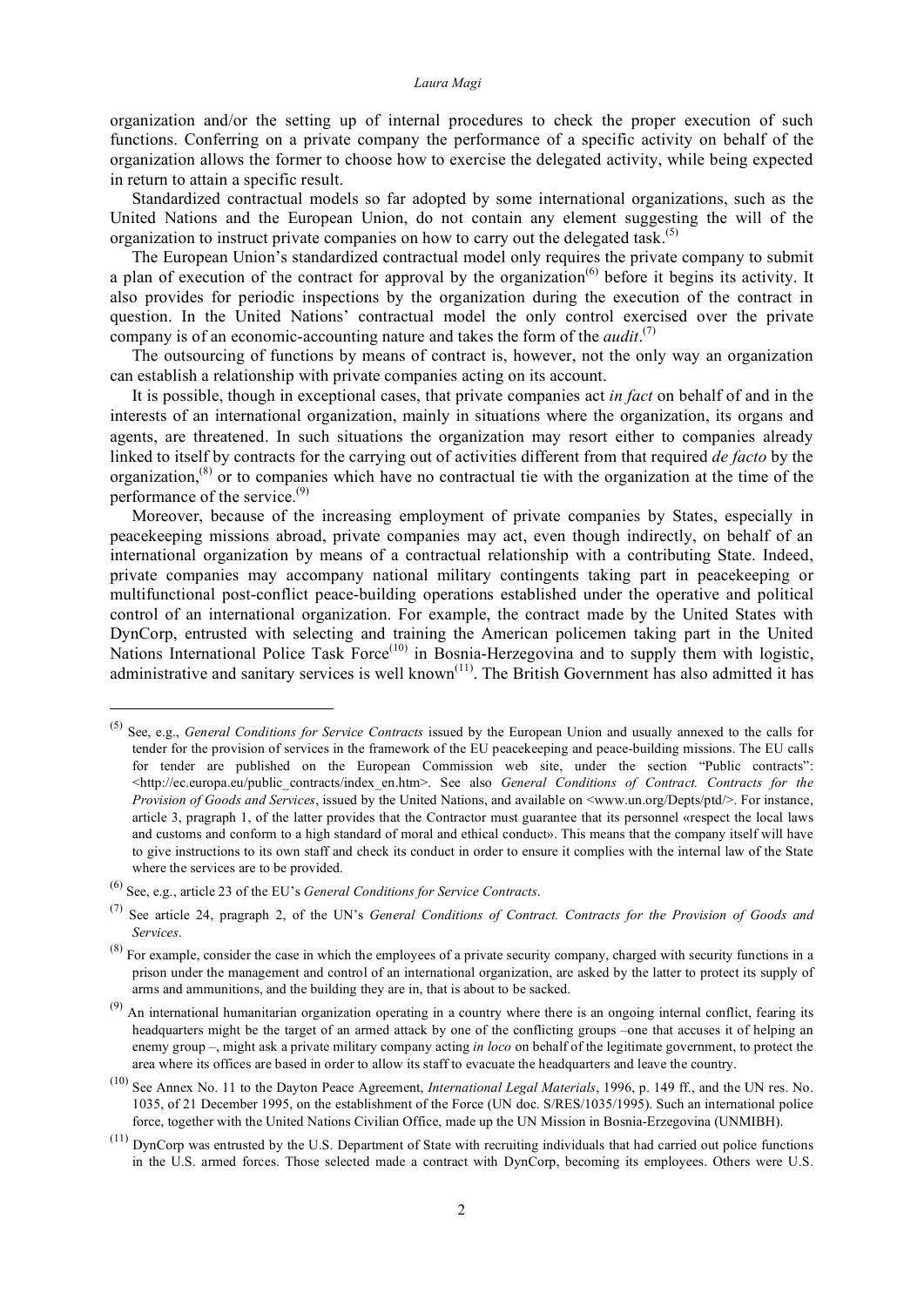used private military companies in support of its own armed forces employed in peacekeeping  $missions$ <sup>(12)</sup>.

What cannot be excluded (although this has not yet happened) is that, in the near future, contributing States to peacekeeping or post-conflict peace-building operations under the command of international organizations may decide to send the trained personnel of private companies to carry out military activities or security services instead of members of the national armed forces.

The case in which military or security companies are used by States authorized by the United Nations to use force is, instead, different from this latter case. Nonetheless it will also be taken into consideration in this analysis.

While many studies have already been carried out on the question of the attribution of the conduct of private companies to States for the purpose of their responsibility, this is not the same as the case of the attribution of the conduct of private companies to international organizations.<sup>(13)</sup>

The probability that private companies may act in violation of the international obligations incumbent upon international organization has been rising because international organizations have been increasingly outsourcing their functions to private companies. The latter have also been charged with carrying out duties that represent a direct expression of the competences attributed by Member States to the organizations.

Therefore, it does seem worth verifying, first of all, whether international wrongful acts  $-$  i.e. acts that infringe the obligations incumbent upon an international organization – committed by the employees of a private company are attributable to the organization which has made a contract with the company for the provision of services on its behalf.<sup>[14]</sup> The attribution of conduct to such an

(13) Few has been written so far on this topic. See A. Tzanakopoulos, 'Attribution of Conduct to International Organizations in Peacekeeping Operations', *European Journal of International Law Talk*, available on <www.ejiltalk.org/attribution-ofconduct-to-international-organizations-in-peacekeeping-operations/#more-711> and N.D. White and S. MacLeod, 'EU Operations and Private Military Contractors: Issues of Corporate and Institutional Responsibility', *European Journal of International Law*, 19 (2008), p. 965 ff.

*<sup>(</sup>Contd.)* 

police officers: see C. Lynch, 'Misconduct, Corruption by U.S. Police Mar Bosnia Mission', *Washington Post*, 29 May 2001. See also J. Murray, 'Who Will Police the Peace-Builders? The Failure to Establish Accountability for the Participation of United Nations Civilian Police in the Trafficking of Women in Post-Conflict Bosnia and Herzegovina', *Columbia Human Rights Law Review*, 34 (2003), p. 506 f.

<sup>(12)</sup> «The Ministry of Defence let contracts with private companies where appropriate to support a wide variety of deployed commitments, including peacekeeping and humanitarian operations. These contracts are primarily for logistical support, including troop deployment, food supply and maintenance of accommodation and equipment»: *Response of the Secretary of State for Foreign and Commonwealth Affairs*, session 2001–2002, p. 4, available on the Foreign & Commonwealth Office web site: <www.fco.gov.uk/>. See also the *memorandum* sent by ArmorGroup to the Foreign Affairs Committee of the House of Commons during the discussion of the *Green Paper* on the use of private military and securty companies: «ArmorGroup closely followed NATO intervention in Kosovo to provide emergency landmine and unexploded ordnance clearance *on behalf of the UK Government*» (italics added): *Memorandum from ArmorGroup Services Limited*, para. 80, available on <www.publications.parliament.uk/pa/cm200102/cmselect/cmfaff/922/2061318.htm>.

 $(14)$  The question of attribution of the conduct of employees of private companies to an international organization is raised largely in the case of companies providing for military and security services in the framework of peacekeeping and/or peace-building missions under the command of an international organization (UN, EU, AU), because of the seriousness of any untoward behaviour they may commit in such a framework. The engagement of private companies in peacekeeping and/or peace-building missions is well known. It is useful to quote some recent examples: the UN concluded a contract with KK Security Congo sprl (Contract No. CON/MON/06-079) for the provision of security services for the MONUC buildings in Bandundu (from June 2006 to September 2007): see *Acquisition Plan, UN Mission in the Democratic Republic of Congo*, 2006-2007, available on <www.un.org/Depts/ptd/2007\_monuc.htm>. In 2006- 2008 the UN concluded contracts with Protectron (Contract No. CON/FIL/U1/06-016/GI) for the provision of security services for the UNIFIL headquarters in Beirut (source: <www.un.org/Depts/ptd/06\_others\_contract\_field.htm>); in 2006 with Ebhatu & Sons PLC (Contract No. CON/06/013) for the provision of security services for the United Nations Mission in Ethiopia and Eritrea (UNMEE) headquarters in Addis Abeba and Adigrat (source: <www.un.org/Depts/ptd/06\_others\_contract\_field.htm>). The UN stipulated a contract with Armorgroup, entrusting it with monitoring the storage of explosive materials in the framework of the United Nations Mission in Nepal (UNMIN): see Report of the Secretary-General on the Request of Nepal for United Nations Assistance in Support of its Peace *Process*, UN doc. S/2007/442, para. 23. Aegis Defense Systems Ltd. provided assistance to the United Nations Electoral Assistance Division (UNEAD) during the first election held in Iraq after Saddam Hussein's fall (source: *Case Studies:*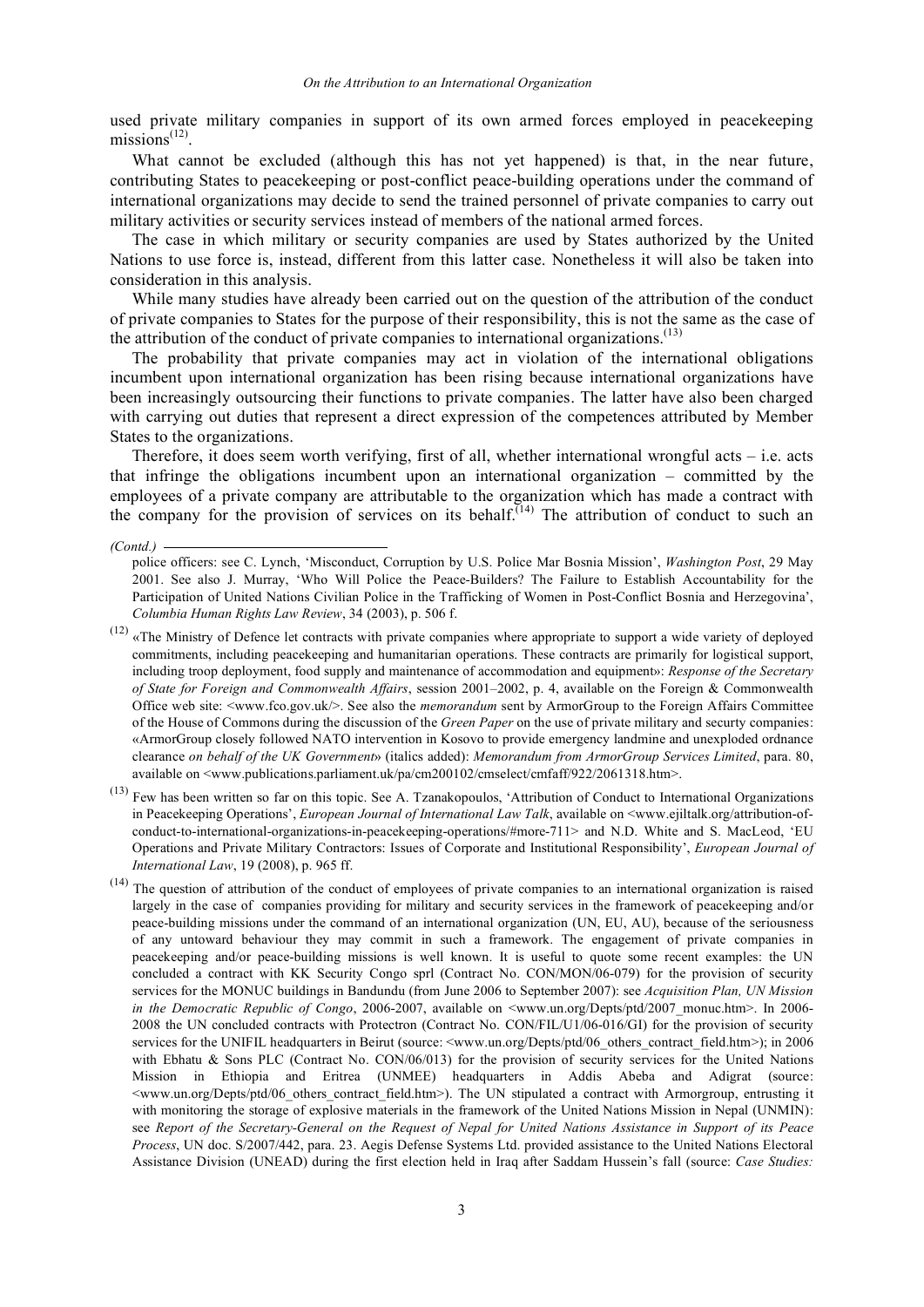organization represents, in fact, the legal pre-condition for the establishment of its international responsibility.

Second, it is also important to establish whether the attribution of wrongful conduct of a private company to an organization is possible when the company acted *de facto* on behalf of the organization – that is to say, outside a contractual relationship –, presumably in a situation of danger for the organization or in other exceptional circumstances. If it is possible, then it must be established on what conditions. (15)

Third, it is also necessary to evaluate whether the conduct of the employees of private companies, who have been hired by States to provide services in favor of their national military contingents taking part in peacekeeping and/or multifunctional post-conflict peace-building operations, is attributable to the organization under whose command the operation has been carried out. In such a case the situation is particularly complex. Indeed, the difficulty of establishing whether the conduct of a private company contracted out by a State, putting its national military contingent at the disposal of an organization, is attributable to the latter which joins with the difficult question of whether the conduct of national contingents (on behalf of which the company acts) is attributable to the organization or the

The EU, differently from the UN, does not issue an annual report of contracts concluded with private companies for the provision of security services in the framework of its peacekeeping missions. However it is possible to find out in which peacekeeping missions the EU wants to use private companies, and for what kind of functions, by looking up the EU database containing calls for tender in the framework of the EU external relations activities. See, for instance, the forthcoming issue of two calls for tender for the provision of security services for the EU monitoring mission in Georgia (EuropeAid/128633/D/SER/GE) and for the EULEX mission in Kosovo (EuropeAid/128856/D/SER/KOS) on <http://ec.europa.eu/europeaid/work/funding/index\_en.htm>.

 $(15)$  Regardless of whether a private company acts on the grounds of a contractual relationship with the organization or not, from the point of view of an individual injured by an action or omission on the part of a private company, establishing whether the company's conduct can be attributable or not to an international organization is relevant. This is first of all because the existence of an international wrongful act of the organization is the basis upon which an action in diplomatic protection against the organization by the State entitled to act in favour of the victim can be grounded.

Establishing the attribution of wrongful conduct of private companies acting on beahlf of an organization to the latter may also be useful for the victims of serious human rights violations when seeking redress before national tribunals. Indeed, it cannot be excluded that the organization, while invoking its immunity from State jurisdiction, may accept compensating the victims (or their relatives) of serious human rights violations on the condition that, at international law level, such conduct is attributable to the organization. This is what happened in the case of wrongful acts committed by national contingents composing peacekeeping forces under the UN command and control. The agreements concluded between the UN and the States of nationality of individuals injured by the conduct of national contingents of the UN peacekeeping mission in Congo (ONUC) in the sixties is symbolic. On the one hand, contracting States were bound not to consider the agreement as the UN renounced its claim to immunity before national tribunals. On the other hand, the UN was bound not to escape from its responsibility «where [it] was established that *United Nations agents* had in fact caused injustifiable damage to innocent parties» (italics added), paying the contracting States for injuries caused by ONUC (see the agreement between the UN and Belgium: *United Nations Treaty Series*, vol. 535, p. 191 ff., especially p. 199; similar agreements were concluded between the UN and Italy: *ibidem*, vol. 588, p. 197; Switzerland: *ibidem*, vol. 564, p. 193; Greece: *ibidem*, vol. 565, p. 3, and Luxemburg: *ibidem*, vol. 585, p. 147). See C. Schmalenbach, 'Third Party Liability of International Organizations: A Study on Claim Settlement in the Course of Military Operations and International Administrations', *International Peacekeeping*, 10 (2006), 33 ff. Later, the UN Secretary-General admitted that the UN acceptance to compensate individuals injured by wrongful acts of members of peacekeeping missions under the UN command presupposes that such conduct is attributable to the UN: see *Report of the Secretary-General on Financing of United Nations Peacekeeping Operations*, UN doc. A/51/389, para. 7 and f. Hence, attribution of wrongful conduct to an organization seems to be the condition because the latter, even though invoking its immunity before national tribunals, may agree to redress the victims of abuses committed by private companies performing functions on beahlf of that organization, at least in the case of serious human rights violations.

*<sup>(</sup>Contd.)* 

*Supporting Elections*, available on <www.aegisworld.com/case\_studies.html>); Hart Security concluded a contract with the United Nations World Food Program to protect the humanitarian aid sent by sea for the Somali population (source: <www.hartsecurity.com/aboutus\_selectedexperience.asp>). Armorgroup has admitted being engaged in peacekeeping missions under UN forces such as UNPROFOR (in Croatia, Bosnia-Erzegovina and Macedonia), ONUMOZ (in Mozambique), UNAVEM (in Angola), MONUC (in Congo): see *Memorandum from ArmorGroup Services Limited*, op. cit., para. 80. In such a *memorandum* the company refers to the engagement of the rival DSL by the UN in the framework of the UNPROFOR. According to the *memorandum* DSL was encharged either with security functions or with functions instrumental to the functioning of the mission: *ibidem*, paras. 73-79.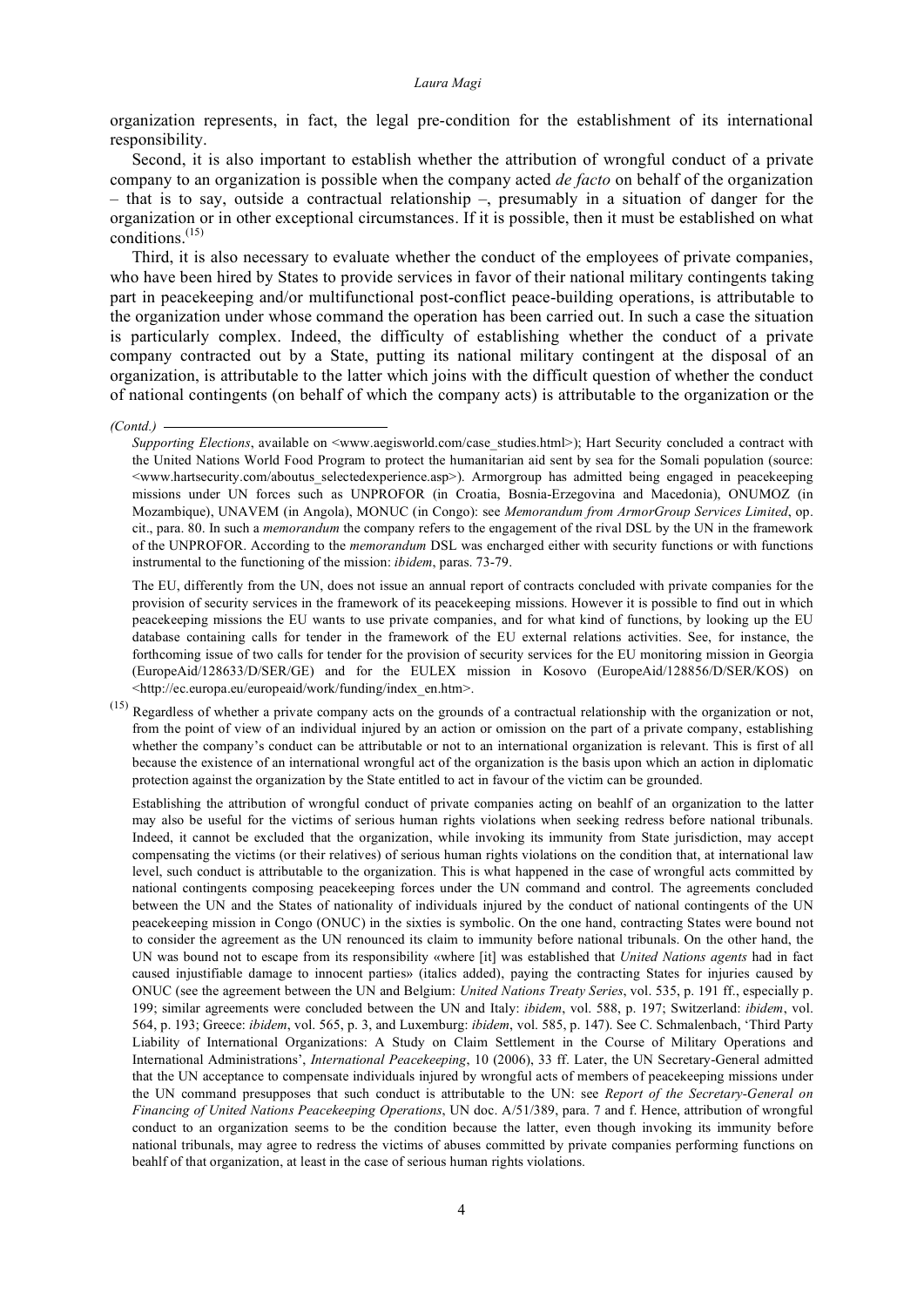State, or both.

And last, it must also be established whether the conduct of private companies hired by States taking part in multinational forces authorized by the United Nations to use force is attributable to the latter.

This study examines whether, in all the situations just mentioned, the conduct of the employees of private companies that act on behalf of international organizations is attributable to those same international organizations, in the light of the criteria so far adopted on the attribution issue in the Draft Articles on the responsibility of international organizations which was recently adopted at first reading by the International Law Commission. This analysis also provides an opportunity to continue reflecting on the benefits and limits of attribution conceived as a process governed by rules of international law and on the content of international norms providing for attribution criteria.

## **2. The notions of organ and agent of an international organization adopted by the International Law Commission.**

The Draft Articles on the responsibility of international organizations, adopted on first reading in 2009 by the International Law Commission, have followed the position provided by the previous Draft Articles on the responsibility of States adopted in 2001, according to which the attribution is a legal operation which consists of the application of criteria determined by the law.<sup>(16)</sup>

This position is clearly envisaged in article 4, letter *a*), of the Draft Articles on the responsibility of international organizations according to which «[t]here is an internationally wrongful act of an international organization when conduct consisting of an action or omission is attributable to the international organization under international law». $^{(17)}$ 

Which conduct is attributable to the organizations according to international law is specified in articles 5-8.

Article 5, which provides the basic rule, is so drafted: «1. The conduct of an organ or agent of an international organization in the performance of functions of that organ or agent shall be considered as an act of that organization under international law whatever position the organ or agent holds in respect of the organization. 2. Rules of the organization shall apply to the determination of the functions of its organs and agents».

The first requirement for the attribution of conduct to an organization is, therefore, that it has been carried out by an organ or an agent of the organization.

Who can be considered an organ of the organization?

Article 5 does not expressly say what criterion should be used in order to establish who are the individuals or entities that have the quality of 'organ', nor does the definition of organ appear in other provisions of the Draft Articles.

Paragraph 1 of article 5 only specifies that for the purposes of attribution the position held by organs in the organization is not relevant. Such a paragraph also provides that only the conduct of

 <sup>(16)</sup> In the Draft Articles on State responsibility adopted on second reading (2001) this approach emerges from the introduction to the First Part, Chapter II. Here attribution is qualified as a «normative operation». It has also stated that «[t]he attribution of conduct to the State as a subject of international law is based on criteria determined by international law and not on the mere recognition of a link of factual causality»: *Report of the International Law Commission on the* Work of its Fifty-third session, Official Records of the General Assembly, Fifty-sixth session, Supplement No. 10 (A/56/10), p. 81. Such an approach has its origin in Ago's reports (*Third Report on State Responsibility*, *Yearbook of Int. Law Commission*, 1971, vol. II, 1, para. 106 and ff., p. 233 ff.). This approach is set against the approach supported by Arangio-Ruiz. According to Arangio-Ruiz, international law is not interested in determining criteria establishing when a certain conduct of a natural or legal person is attributable to a State. Following this approach the attribution of conduct of a natural or legal person to a State is possibile as far as factual elements showing the existence of an effective relationship between them and a State has been ascertained: see G. Arangio-Ruiz, 'State Fault and the Forms and Degrees of International Responsibility: Questions of Attribution and Relevance', in M. Virally (ed), *Le droit international au service de la paix, de la justice et du développement. Mélanges Michel Virally* (Paris: Pedone, 1991), pp. 28 f. and 32 f.

 $(17)$  Report of the International Law Commission on the Work of its Sixty-first session, Official Records of the General *Assembly, Sixty-fourth Session*, *Supplement No. 10 (A/64/10)*, p. 20, (italics added).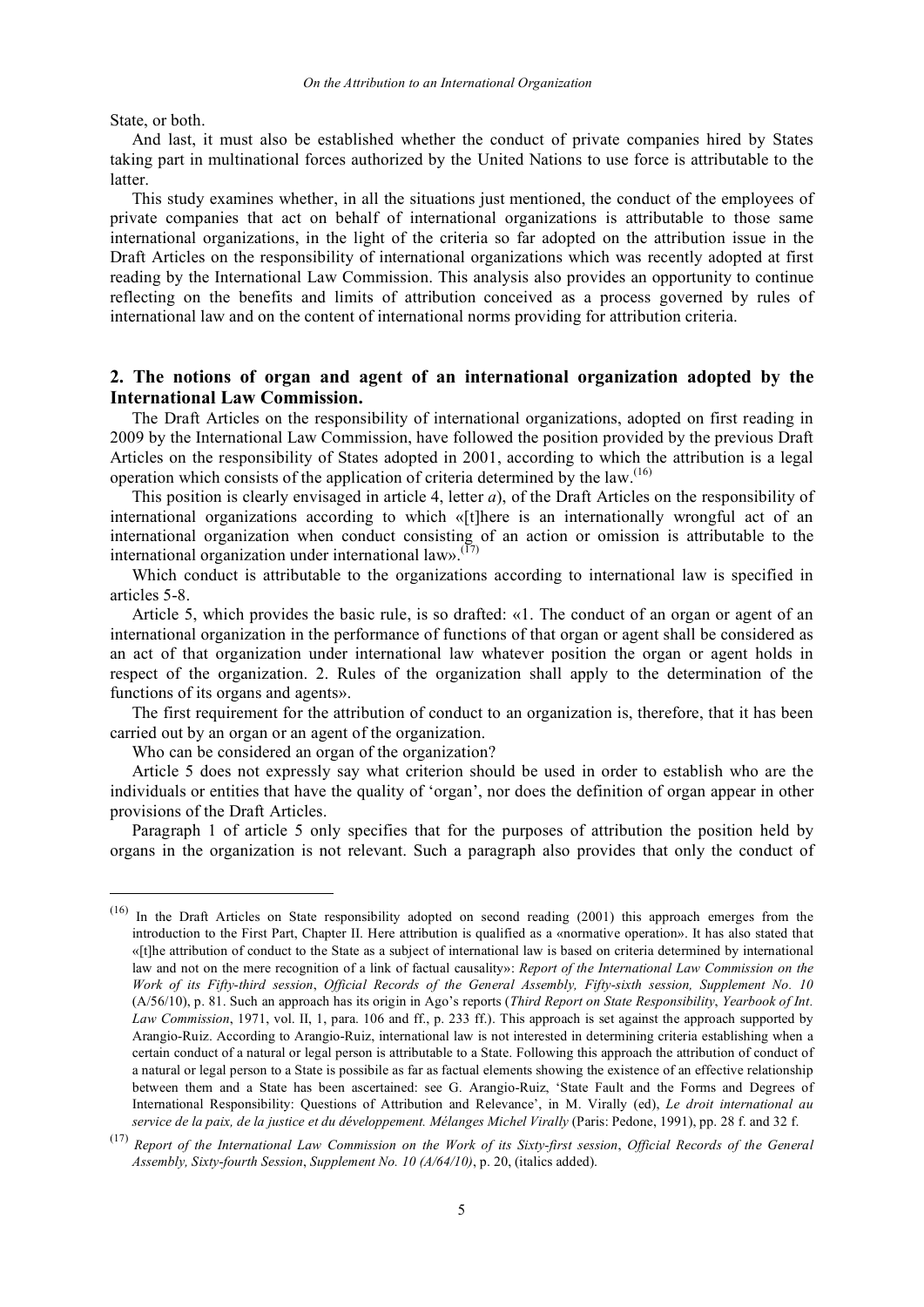organs in the exercise of their own functions is attributable to the organization. Instead, conduct that organs perform in their private capacity cannot be attributed to an organization.

The only information one may derive from paragraph 1 is that 'organs' are those who carry out functions of the organization.

Nor does paragraph 2 of article 5 provide an explicit criterion for the purposes of determining what constitutes an organ.

It refers to the «rules of the organization» – that, according to article 2, letter b), includes the agreement establishing the organization, the decisions, the resolutions and all «other acts taken by the organization in accordance with those instruments», as well as the «established practice of the organization» – in order to establish the function of organs.

Therefore, it may seem that paragraph 2 of article 5 is only intended to distinguish the conduct of organs carried out in their private capacity from those carried out in the performance of the functions of the organization.

If this assumption is correct, it would be justified to deem that, for the purposes of identifying an individual as an organ of the organization, what counts is that he acted on behalf of the organization by carrying out functions of the organization.

Looking at the content of article 2 one may be inclined to draw a similar conclusion with regard to agents of the organization.

Indeed, unlike the provisions that concern organs, the Draft Articles encompass a provision, i.e. article 2, letter *c*), which specifies that the word agent «includes officials and other persons or entities through whom the organization acts».<sup>(18)</sup>

Similar to article 5, article 2, letter *c*), does not indicate a criterion to determine what constitutes «officials and other individuals or entities through which the organization acts». Looking at the commentary to article  $5^{(19)}$  one may only deduce that the agent is linked to an organ since the former has to be charged by an organ with performing functions of the organization.<sup> $(20)$ </sup>

Even the original notion of agent from which article 2, letter  $c$ ), of the Draft Articles has drawn inspiration – that is to say, the notion formulated by the International Court of Justice in the famous advisory opinion on the *Reparation for damages suffered in the service of United Nations* (21) – emphasizes the factual element as the central element in order to qualify individuals as agents of an organization.

Bernadotte Count, whose killing prompted the request for an advisory opinion to the Court, was not an official of the organization. He was an individual charged with carrying out a specific mission (the mediation between Palestinians and Israelis) on behalf of the United Nations. For this reason the Court has clarified, in a preliminary way, the categories of people in favour of which its conclusions – regarding the right of the organization to act in functional protection and to act in protection of the victim – would have been applicable.

 <sup>(18)</sup> *Ibidem*, p. 20.

<sup>(19)</sup> *Report of the International Law Commission on the Work of its Sixty-first session*, p. 59 f.

<sup>(20)</sup> In this way, e.g. trainees cannot be considered agents. Indeed, they perform activities of the organization, but without being encharged with them by organs of the organization, neither by means of a contract for the provision of services nor by a regular contract of employment.

<sup>(21)</sup> The advisory opinion is quoted in comments to articles 2 and 5 of the Draft Articles: see *Report of the International Law Commission on the Work of its Sixty-first session*, p. 51 and p. 58 f. Another element confirming the relevance of factual elements instead of the formal status of agent of an organization is the reference the Commission makes in comment to article 5 to the later International Court of Justice (ICJ) advisory opinion on the *Applicability of article VI, section 22, of the Convention on the Privileges and Immunities of the United Nations.* The opinion is concerned with the right of the UN *special rapporteur* for the Sub-commission on prevention of discrimination and protection of minorities to be entitled with immunities granted to "experts on mission" according to section 22 of the Convention on privilegies and immunities of the United Nations. The Court held that «[t]he essence of the matter lies *not in* [the experts' on mission] *administrative position but in the nature of their mission*» (*I.C.J. Reports 1989*, p. 194, para. 47, italics added). It also stated that «[i]n practice, according to the information supplied by the Secretary-General, the United Nations has had occasion to entrust missions – increasingly varied in nature – to persons *not having the status of United Nations officials*» (*ibidem*, para. 48, p. 194, italics added).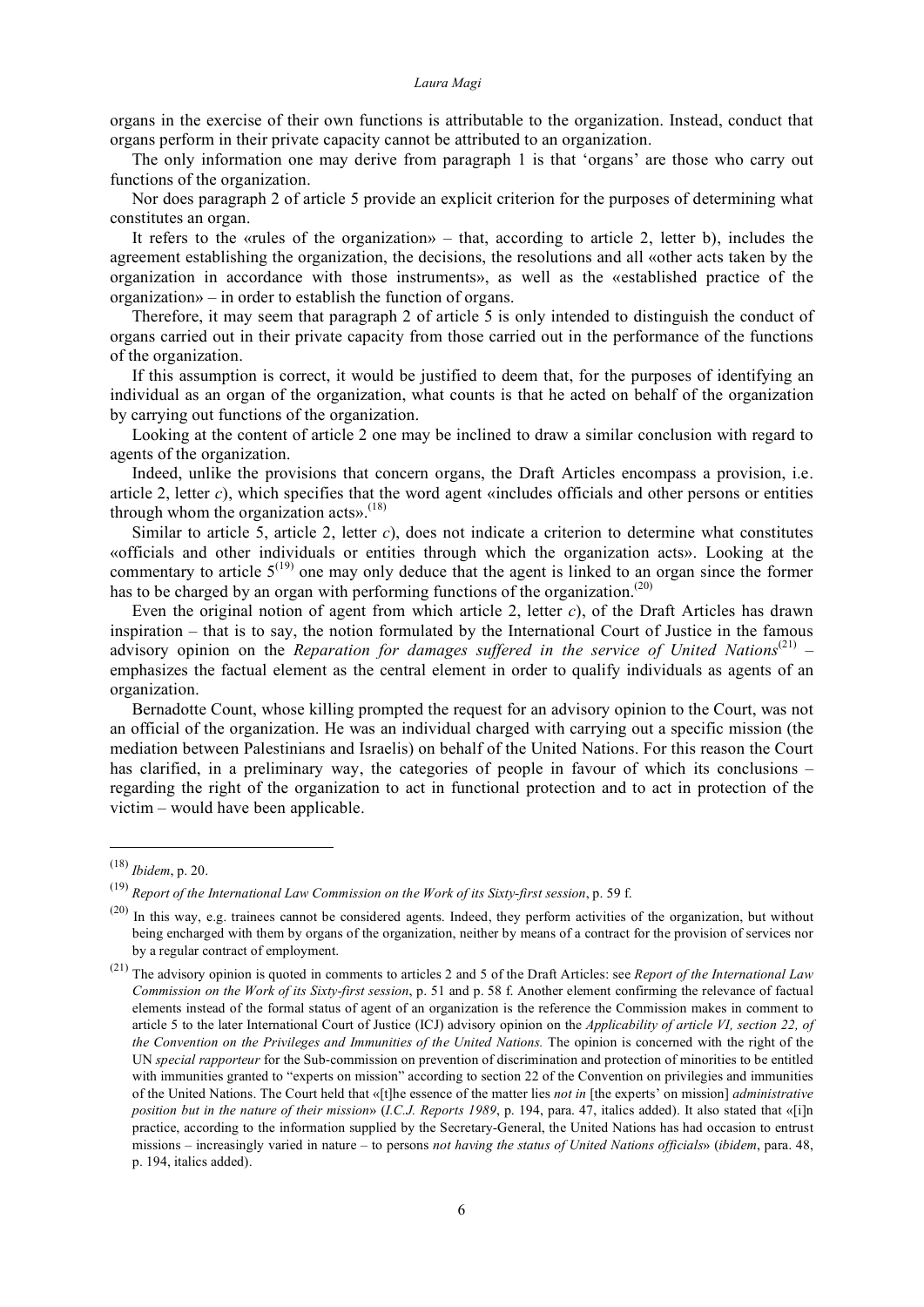In fact, the Court has asserted that its conclusions were applicable to all the agents of the United Nations, and has indicated that the word agent meant «any person who, whether a paid official or not, and whether permanently employed or not, has been charged *by an organ of the organization with carrying out, or helping to carry out, one of its functions*» (italics added), or, put differently, «any person through whom it acts». (22)

In the view of the Court the agency relationship is defined in broad terms, so as to include both officials of the organization and, in a more general way, the personnel linked to the organization by a civil service status (it does not matter this is in the capacity of full or part-time employment), or any individual who carries out an activity on behalf and in the interest of the organization. In fact, in the opinion of the Court, only two elements count for the purposes of the definition of an agency relationship: the performance of functions of the organization and the bestowal of such functions by organs of the organization.

In conclusion, with regard to the definition of agent, the Draft Articles, in recalling the notion elaborated from the International Court of Justice, emphasize the factual element as the element on the basis of which the attribution to the organization of the conduct of agents hinges.<sup> $(23)$ </sup>

Despite all appearances, and although the Draft Articles give remarkable importance to factual elements in order to ascertain who can be considered an organ or an agent, the Draft Articles do not intend to exclude the fact that the criterion for the attribution of conduct of organs or agents to an organization is first and foremost a legal criterion.

This orientation stems from the comment to article 5.

The Commission quotes article 4 of the Draft Articles on international responsibility of States, stating that, according to this article, the attribution is primarily, even though not exclusively, premised on the characterization of an individual or an entity as a State organ according to the internal law of the State.<sup> $(24)$ </sup> It concludes that this reasoning must be held valid for international organizations as well. $^{(25)}$ 

 <sup>(22)</sup> *I.C.J. Reports <sup>1949</sup>*, p. 177. The Court was not asked to establish which conditions were necessary in order to attribute conduct of natural and legal persons to an international organization. Nevertheless, an answer to this question was implicitily contained in the answer the Court gave to the question of the UN right to act in diplomatic protection. The ICJ recognized the UN was entitled to act in diplomatic protection for damages caused to the UN as such, because the latter was considered directly injured by offences againts an individual encharged by the organization with carrying out certain UN's functions. This resulted from the fact that, in the opinion of the Court, conduct the injured individual could no longer perfom was considered conduct of the organization, hence attributable to it. This is easily understandable by some passages of the opinion, e.g., when the Court states that the independence granted to an agent who performs functions delegated to him by the organization is equivalent to granting independence to the organization (*ibidem*, p. 183). The same happens when the Court admits that the power an organization has to protect its agents, although not expressly provided by the UN Charter, is an implicit power of the UN, being essential in order to permit the execution of its functions (*ibidem*). Arguing that the protection of agents' conduct is equivalent to protecting the UN action implies believing that agents' conduct coincides with those of the organization.

<sup>(23)</sup> The comment to article 7 of the Draft Articles confirms that the Commission seems to give exclusive relevance to the fact that an individual or an entity had acted on behalf of the organization, performing its functions, when it affirms that «[i]t is to be understood that, in accordance with article 5, organs and agents are persons and entities exercising functions of the organization»: *Report of the International Law Commission on the Work of its Sixty-first session*, p. 71.

 $(24)$  «According to article 4 on the responsibility of States for internationally wrongful acts, attribution of conduct to a State is basically premised on the characterization as "State organ" of the acting person or entity. However, as the commentary makes clear, attribution could hardly depend on the use of a particular terminology in the internal law of the State concerned»: *Report of the International Law Commission on the Work of its Sixty-first session*, p. 58. The Commission refers, in particular, to that part of the comment to article 4, pragraph 2, in which it is said that «it is not sufficient to refer to internal law for the status of State organs (...). The internal law of a State may not classify, exhaustively or at all, which entities have the status of 'organs'. In such cases, while the powers of an entity and its relation to other bodies under internal law will be relevant to its classification as an 'organ', internal law will not itself perform the task of classification»: *ibidem*, para. 11, p. 90.

 $(25)$  The primarily juridical nature of the criterion used to establish who is an organ or agent of an organization stems also from other passages of the comment to article 5. For instance, pragraph 5 provides that «when persons or entities *are characterized as organs or agents by rules of the organization*, there in no doubt that the conduct of those persons or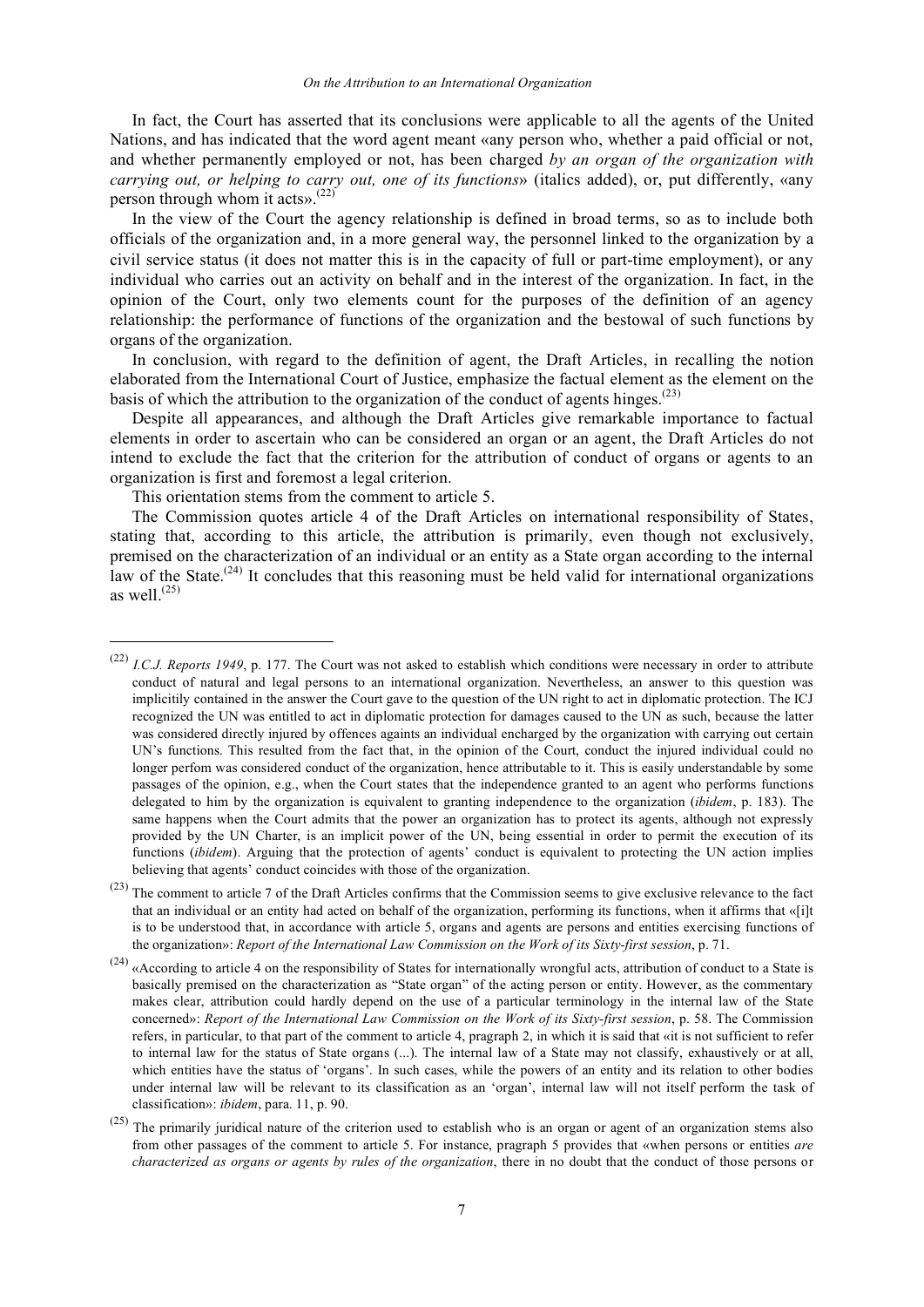It is true that the Commission is primarily interested in underlining that it is not only on the basis of the rules of the organization that it can be determined who has the quality of organ or agent of an organization. (26) Nevertheless, the Commission says indirectly that the *status* of organ and that of agent of an organization is first of all established by the rules establishing the internal legal order of the organization.

This interpretation is confirmed by pragraph 2 of article 5: therefore this article is not useful merely to define – as it might seem to be at first glance – that the attribution to an organization of the conduct of an organ or agent has to be excluded when such an organ or agent acted outside its functions, i.e. in its private capacity. It also means that as far as the rules of the organization set forth the functions of an organization, they will also establish who is an organ or an agent of the organization.

Tracing back the genesis of article 5, from the original draft proposed by the *special rapporteur* to the version adopted so far, the choice of the Commission to take into account the rules of the organization as the main criterion in order to identify who can be considered organ or agent of the organization becomes more evident.

In fact, article 4, pragraph 2, as originally proposed by the *rapporteur*, provided that «[o]rgans, officials and persons (...) are *those so characterized under the rules of the organization*». (27) (italics added)

On the one hand this provision did not leave space for any doubt: it said clearly that in order to determine who were organs and agents of the organization reference had to be made to the rules of the organization. Instead, now one has to look carefully at the comment to article 5 and reconstruct the origins of this article in order to understand its exact scope.

On the other hand, the original provision risked identifying the organs and agents only with those who were so classified by the rules of the organization.

The choice of the Commission to reformulate paragraph 2 of article 4, and to transform it into what is today paragraph 2 of article 5, is in fact a sign of its will to restate that not only the rules of the organization but also factual elements can be considered in order to attribute the *status* of organs or agents of an organization to individuals or entities.

Nevertheless, the Draft Articles do not state what these factual elements are.

However, in regard to agents the commentary to the Draft Articles – besides requiring that the agent has to be charged with carrying out functions of the organization by its own organs – clarifies that individuals or groups of individuals that, in a specific situation, act on the instructions or under the direction or the control of the organization, as provided by article 8 of the Draft Articles on States

*<sup>(</sup>Contd.)* 

entities has to be attributed, in principle, to the organization» (italics added, p. 60). Moreover, paragraph 10 states that «rules of the organization» are not the sole criterion to use in order to attribute the conduct of organs and agents to an organization (p. 61). This confirms that, according to the Commission, the rules of the organization are firstly but not exclusively relevant for the purposes of attribution.

<sup>(26)</sup> The Commission has indirecly taken a stand on the debate concerning the content of article 4, pragraph 2, of the Draft Articles on State responsibility when, in its comment to article 5 of the Draft Articles on the responsibility of international organizations, it has argued that the qualification of a State organ made in article 4 is not exclusively based on the internal law of the State. Scholars widely debate whether the latter provision qualifies as State organs only those having such a qualification according to the State internal law (this is the opinion, e.g., of F. Salerno, 'Genesi e usi della nozione di organo nella dottrina internazionalista italiana', *Rivista di diritto internazionale*, 92 (2009), p. 921 ff.), or whether the word «*includes*» used in such a provision leaves room to consider as State organs also those individuals or entities which are not so qualified by the internal law, but nevertheless act as organs because they have been integrated into the State apparatus and have established consolidated relationships with other State organs (this is the view of P. Palchetti, *L'organo di fatto dello Stato nell'illecito internazionale* (Milano: Giuffrè, 2007), pp. 182-206). The point has also been dealt with by the ICJ in the *Case Concerning Military and Paramilitary Activities in and against Nicaragua* (*I.C.J. Reports 1986*, pp. 62-65, paras. 109-115) and in the *Case Concerning the Application of the Convention on the Prevention and Punishment of the Crime of Genocide* (*Bosnia and Herzegovina* v. *Serbia and Montenegro*) of 26 February 2007. In the latter judgment the Court has interpreted article 4, pragraph 2, of the Draft Articles on State responsibility arguing that the notion of organ adopted in such a provision would not be limited only to those qualified as such by the internal law of the State, but would emcompass also those having a *de facto* relationship with the State different from the instructions, direction and control. In the opinion of the Court such a link would be represented by their *complete dependence* on the State: see paras. 377-415.

<sup>(27)</sup> *Second Report on Responsibility of International Organizazions*, UN doc. A/CN.4/541, para. 28, p. 14.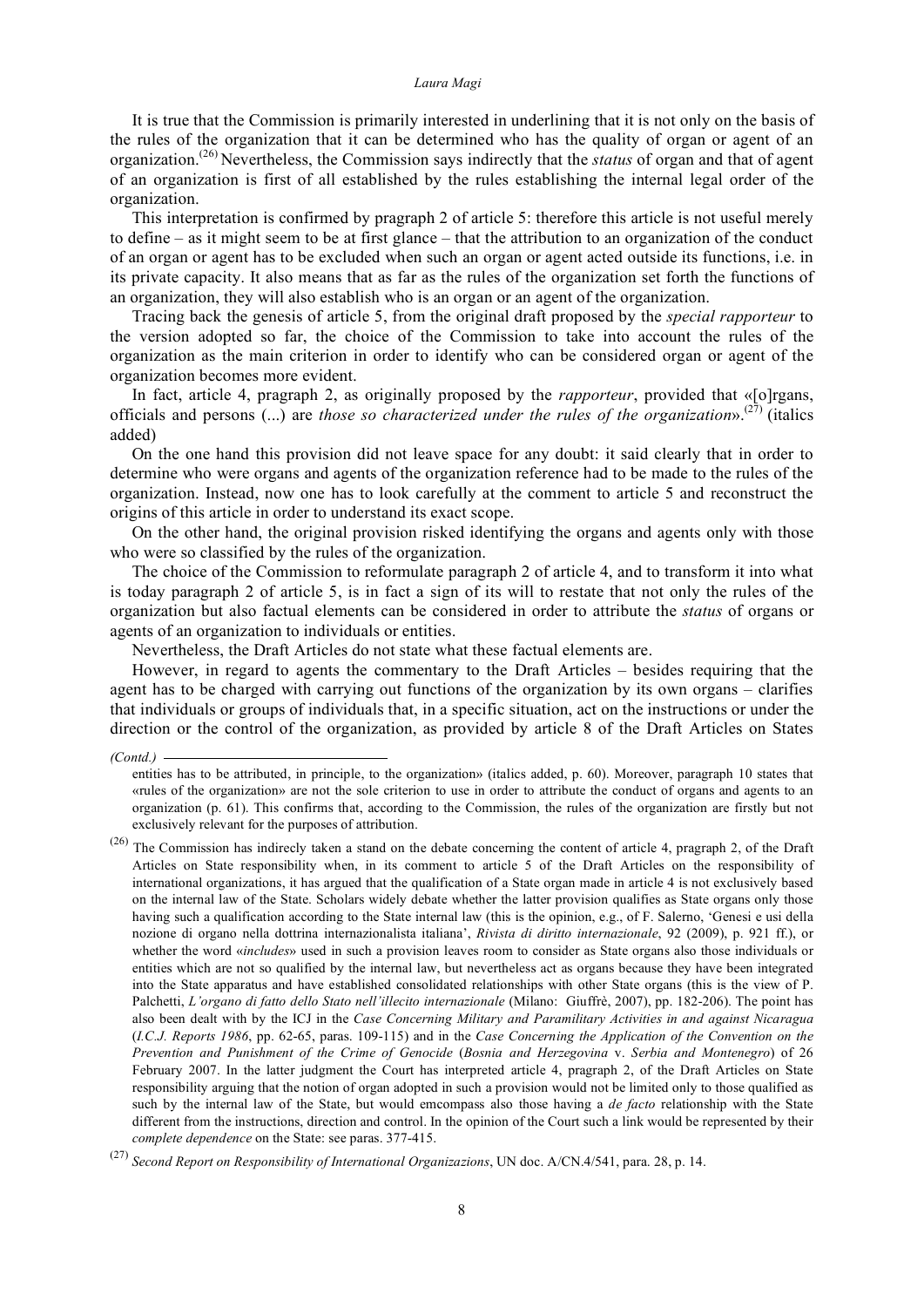responsibility,  $^{(28)}$  must be considered agents.

This point does not expressly stem from the text of article 5, as would have been desirable, but from the comment to it, when it observes that «[s]hould (…) persons or groups of persons act [in fact] under the instructions, or the direction or control, of an international organization, they would have to be regarded as agents according to the definition given in subparagraph (*c*) of article 2. As was noted above in paragraph (8) of the present commentary, in exceptional cases, a person or entity would be considered, for the purposes of attribution of conduct, as entrusted with functions of the organization, even if this was not pursuant to the rules of the organization».<sup>(29) (30)</sup> (italics added)

# **3. Private companies contracted out by an international organization: their qualification as agents of the organization.**

The commentary to the Draft Articles on the responsibility of international organizations never explicitly refers to the conferral of functions on private companies, unlike the Draft Articles on the responsibility of States. The latter provides for the attribution to a State of the conduct of every «person or entity which is not an organ of the State under article 4 but which is empowered by the law of that State to exercise elements of the governmental authority» (article 5).

In its comment to this article the Commission clarifies that private companies performing functions delegated to them by States by means of contracts are included in article  $5^{(31)}$ .

The commentary to the Draft Articles on the responsibility of international organizations does not state explicitly that the agents of the organizations include private companies charged by contract with carrying out functions of the organizations. However this can be understood from the statement that

<sup>(29)</sup> Pragraph 8 provides: «The international organization concerned establishes which functions are entrusted to each organ or agent. This is generally done, as indicated in paragraph 2, by the "rules of the organization". By not making application of the rules of the organization the only criterion, the wording of paragraph 2 is intended to leave the possibility open that, in exceptional circumstances, functions may be considered as given to an organ or agent even if this could not be said to be based on the rules of the organization»: *ibidem*, p. 61.

 <sup>(28)</sup> In its *Second Report* the *special rapporteur* had argued that the wide definition of "agent" in draft article 4 (now articles 2 and 5) gives little scope for an additional rule modelled on article 8 of the Draft Articles on State responsibility ("Conduct directed or controlled by a State"). In the *special rapporteur's* opinion this is all the more so as the reference to practice in draft article 4 (now article 2, letter *b*)) would allow one to take into account situations of factual control which characterize article 8 of the Draft Articles on State responsibility: *Second Report*, para. 66, p. 29. The latter statement means that in the *special rapporteur's* view an agent acting *de facto* under the instructions, direction and control of an international organization could also be considered as having a relationship with the organization established by the «rules of the organization». The Commission has shared the *special rapporteur's* view according to which the notion of agent as one who acts on behalf of the organization is sufficiently wide to include those who act *de facto* on account of the organization under its instructions, direction and control. Conversely, as above clarified in the text, it has not shared the *special rapporteur's* opinion that in case of instructions, direction and control the bestowal of functions can also be considered as grounded on the «rules of the organization».

 $^{(30)}$  Report of the International Law Commission on the Work of its Sixty-first session, p. 61 s. In its Second Report the *special rapporteur* has not excluded that «the existence of control may be taken *as implied* in the establishement of a formal link, such as the conferral of a mission of a person by an organ of the organization» (italics added): *Second Report*, p. 10, footnote No. 28. However in the *special rapporteur's* opinion control is not a decisive element for the purposes of attribution when an individual or an entity have been charged by an organ of the organization with performing functions of the latter by means of the «rules of the organization».

 $(31)$  «The generic term "entity" reflects the wide variety of bodies which, though not State organs, may be empowered by the law of a State to exercise elements of governmental authority. They may include public corporations, semi-public entities, public agencies of various kinds and even, in special cases, *private companies*, provided that in each case the entity is empowered by the law of the State to exercise functions of a public character normally exercised by State organs, and the conduct of the entity relates to the exercise of the governmental authority concerned. *For example in* some countries private security firms may be contracted to act as prison guards and in that capacity may exercise public powers such as powers of detention and discipline pursuant to a judicial sentence or to prison regulations. Private or *State-owned airlines may have delegated to them certain powers in relation to immigration control or quarantine*» (italics added): Report of the International Law Commission on the Work of its Fifty-third session, Official Records of the *General Assembly, Fifty-sixth session, Supplement No. 10* (A/56/10), p. 92.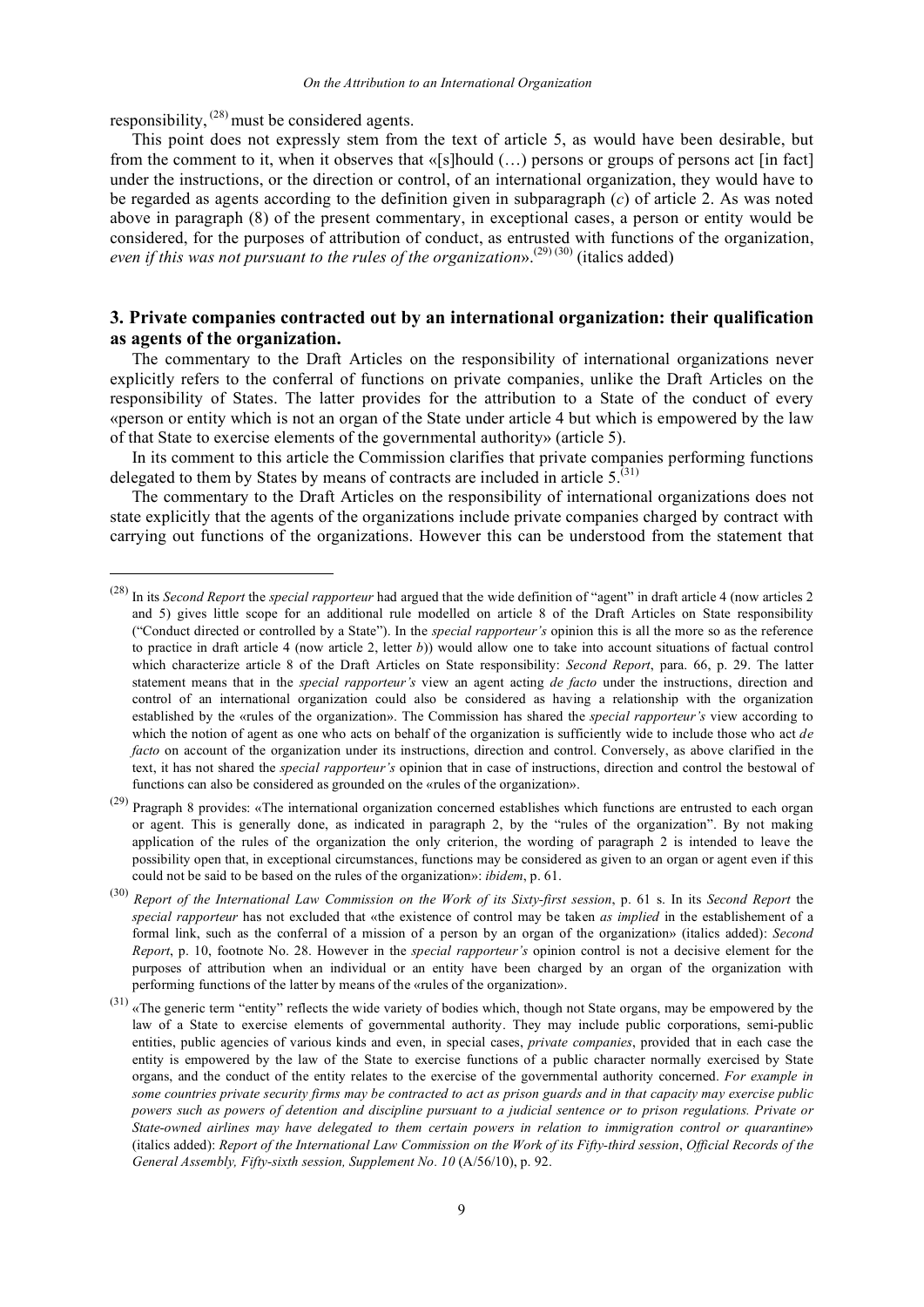«[i]t is (…) superfluous to put in the present articles an additional provision in order to include persons or entities in a situation corresponding to the one envisaged in article 5 of the articles on the responsibility of States for internationally wrongful acts. The term "agent" is given in subparagraph  $(c)$  of article 2 a wide meaning that adequately covers these persons or entities».<sup>(32)</sup>

So, by means of the recognition of the Commission itself, the notion of agent may also include a private company charged by contract with performing functions on behalf of the organization.<sup>(33)</sup>

## **4. The "contract" as included in the rules of the organization and the irrelevance, from the international law point of view, of contractual clauses excluding the responsibility of an international organization for the conduct of private companies.**

Since, as mentioned above, the criterion for attribution accepted by the Commission focuses on those considered organs or agents according to the rules of the organization, two problems arise concerning private companies acting on behalf of an organization on a contractual basis.

First, it is necessary to understand whether, according to the rules of the organization, the contract is the proper normative tool for delegating the functions of the organization.

Second, it must be clarified whether the standard contract clauses, according to which contracting parties exclude the relationship between the company and its personnel on one side and the organization on the other side being an agency relationship, rule out the attribution to the organization of the conduct of private companies when such companies are acting on behalf of the organization.

As regards the first issue, paragraph 2 of article 5, as adopted on first reading, provides that the conferral of functions to an agent must result from the rules of the organization. The latter, aside from the constituent instruments, decisions, resolutions and other acts of the organization, also includes «other acts taken by the organization in accordance with those instruments» and the «established practice of the organization». In other words the rules of the organization are either written or unwritten rules, but in the latter case they derive from an established practice.

Taking into account the general scope of these definitions, it is reasonable to hold that a contract between an organization and a private company whereby the former delegate to the latter functions to be performed on its own account may be considered as an «other act taken by the organization» or as an expression of an «established practice of the organization».

The Commission itself, stating in its comment to article 5 of the Draft Articles on the responsibility of States that the conduct of individuals or entities empowered by contract to exercise elements of governmental authority shall be considered an act of the State under international law, only indirectly admits the eligibility of the contract to delegate State functions to private companies.  $(34)$  It seems logical to consider that the same conclusions are valid when an international organization delegates functions to a private company by contract. Further normative acts issued by the organization will not be necessary in order to delegate the functions of the organization to a private company.

As regards the second issue, standards provisions in contracts excluding an agency relationship do not hamper, in my opinion, the attribution of the conduct of private companies carried out on behalf of the organization.

The *General Conditions of Contracts* (*Contracts for the Provision of Services*) issued by the United

 <sup>(32)</sup> *Report of the International Law Commission on the Work of its Sixty-first session*, p. 61. The comment to article <sup>2</sup> also specifies that the word "agent" regards both natural and legal persons: *ibidem*, para. 19, p. 51.

<sup>(33)</sup> The group of experts on humanitarian law, convened at Geneva in 2005, shared this view: see University Centre for International Humanitarian Law: *Expert Meeting on Private Military Contractors: Status and State Responsibility for their Actions*, p. 32, available on the web site of the Geneva Academy of international humanitarian law and human rights <www.adh-geneve.ch>.

 $(34)$  The question as to whether the «internal law of the States» to which the Draft Articles on State responsibility refers may include also contracts between States and private companies is debated by M. Spinedi, 'La responsabilità dello Stato per comportamenti di *private contractors*, in M. Spinedi, A. Gianelli, M. L. Alaimo (eds), *La codificazione della responsabilità internazionale degli Stati alla prova dei fatti. Problemi e spunti di riflessione* (Milano: Giuffrè, 2006), p. 76.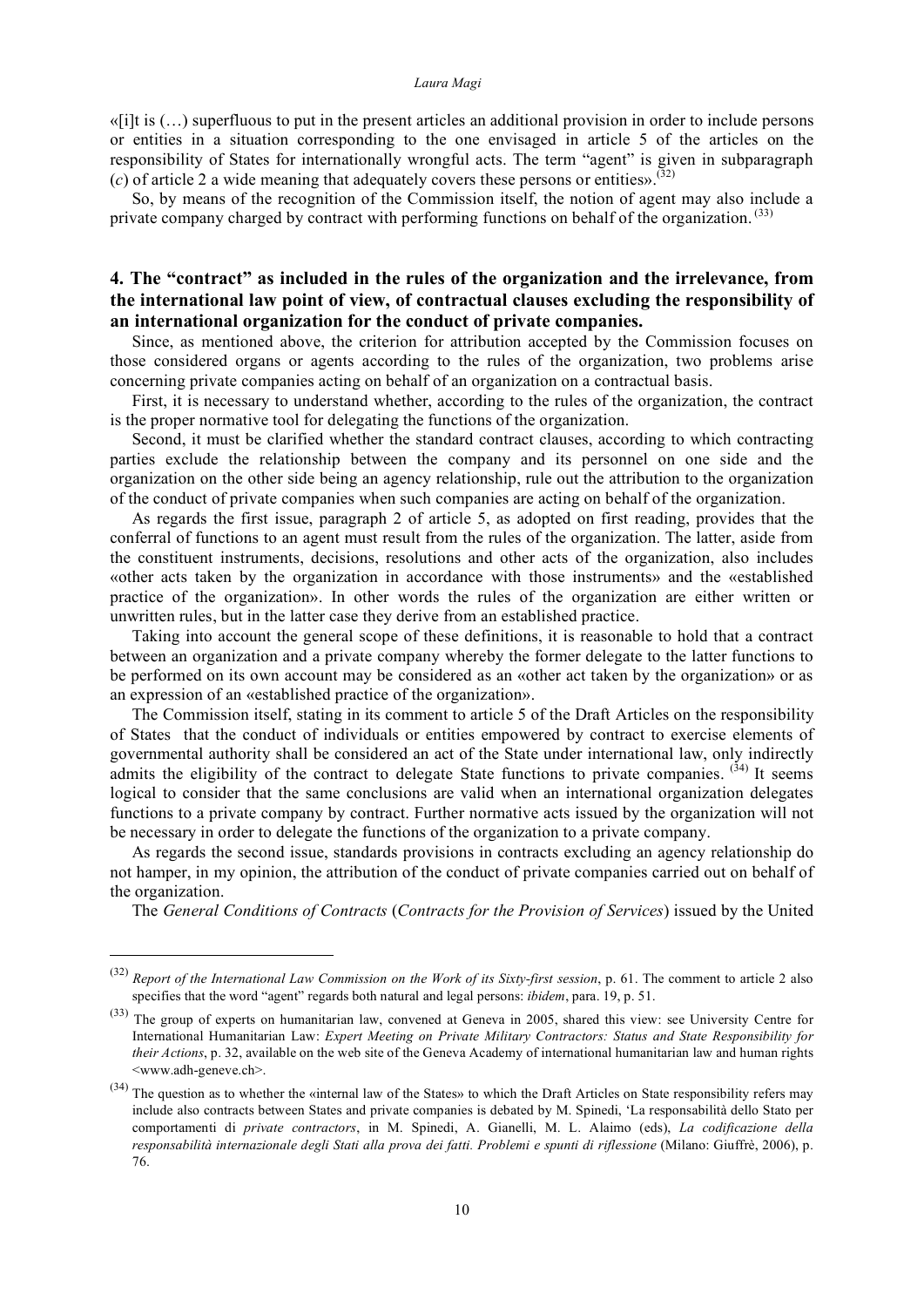Nations, for example, contains such a provision. It is stipulated that «[th]e Contractor shall have the legal status of an independent contractor vis-à-vis the United Nations, and nothing contained in or relating to the Contract shall be construed as establishing or creating between the Parties the relationship of employer and employee *or of principal and agent*. The officials, representatives, employees, or subcontractors of each of the Parties shall not be considered in any respect as being the employees or *agents* of the other Party, and each Party shall be *solely responsible* for all claims arising out of or relating to its engagement of such persons or entities».  $^{(35)}$  (italics added)

In its observations to the Draft Articles UNESCO, recalling the «rules of the organization», argued that it can avoid attribution for activities private contractors perform in the execution of contracts concluded with UNESCO. The reason lies, in the opinion of UNESCO, in the inclusion into such contracts of clauses according to which «[*n*]*either the contractor, nor anyone whom the contractor* employs to carry out the work is to be considered as an agent or member of the staff of UNESCO and, except as otherwise provided herein, they shall not be entitled to any privileges, immunities, compensation or reimbursements, nor are they authorized to commit UNESCO to any expenditure or other obligations». (36)

Therefore, according to UNESCO, despite the *outsourcing* of functions to private companies, acts committed by private contractors would not be attributable to the organization because the rules of the organization – i.e. the contract as such, that belongs to the rules of the organization –, would exclude the organization from responsibility for wrongful acts of private companies acting on its account. Indeed, in the UNESCO view, «besides acts of officials or experts on mission performed in their official capacity, only the acts of persons or entities operating in fact on the instruction, or under the direction or control, of an organization, could be attributed to the latter».<sup>(37)</sup>

Commenting on UNESCO observations, the *special rapporteur* has argued, in his *Seventh Report* to the Commission, that «[i]n order to establish attribution when an international organization acts through a person or entity that is not an organ (…), the *decisive factor* appears to be whether or not the person or entity *has been charged by an organ of the international organization with carrying out, or helping to carry out, one of the functions of that organization*». (38) Therefore it seems that in the *special rapporteur's* view, provisions such as those quoted above cannot result in any legal effect in the international legal order.

I also believe that the comment of the *special rapporteur* is the most reasonable interpretation of the provisions in question. In fact, such clauses are significant in terms of the internal legal order of UNESCO and, consequently, in the relationship between the organization and the private company. However, they are not relevant to the international legal order. In particular it must be excluded that these provisions are an exception to the rules of general international law on the attribution of the conduct of private companies to an international organization, thus excluding the organization's responsibility towards third parties that have been damaged by the conduct of private companies operating on account of the organization.

Moreover, contrary to the opinion of UNESCO, the attribution of conduct of private companies contracted out by an international organization is not hindered, on the basis of the criterion adopted by the Commission, by the absence of an *effective control* exercised by the organization upon the activity of the company. This observation is true both when the expression *effective control* is intended to mean the control over a specific wrongful act, or when it is intended to mean the control over a single activity or operation whose performance has been entrusted to an agent and has resulted in a wrongful act. (39)

 $(35)$  Para. 1.2.

<sup>(36)</sup> *Comments and Observations Received from International Organizations*, UN doc. A/CN.4/568/Add.1, p. 10 f.

<sup>(37)</sup> *Ibidem*, p. 11.

<sup>(38)</sup> *Seventh Report*, para. 23, p. 8 f.

 $(39)$  As is well known, the notions of "effective control" and "general control" were used for the first time by the ICJ in the *Case Concerning Military and Paramilitary Activities in and against Nicaragua* (*I.C.J. Reports 1986*, para. 115, p. 64 f.). Such notions have been differently interpreted by scholars. For a study underlining difficulties in understanding what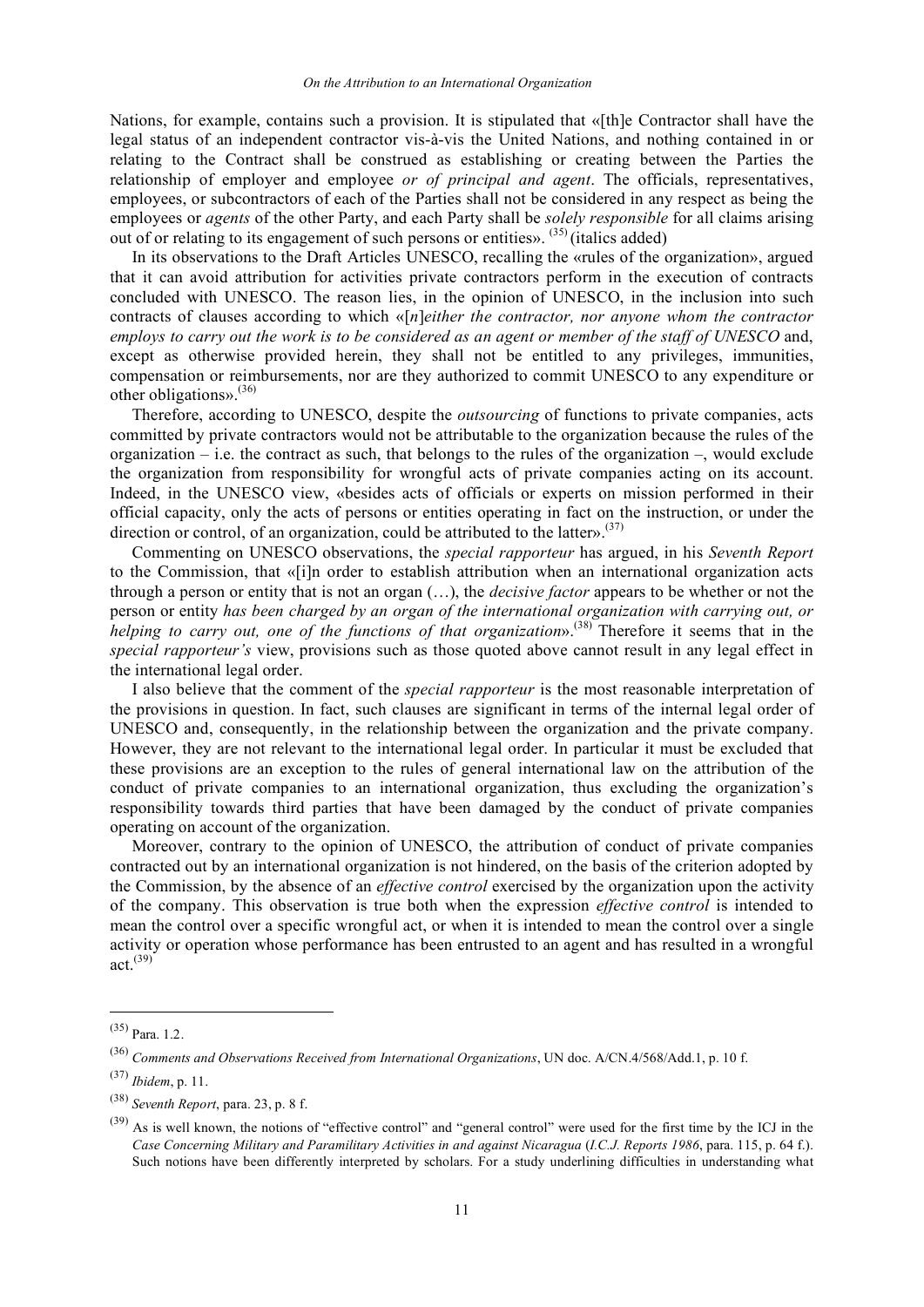From this point of view, the solution adopted by the Draft Articles deserves positive feedback. Indeed, had the Draft Articles required an organization to exercise a higher degree of control over an agent that is not an official of the organization, than over an official, attributing the conduct of private companies entrusted with carrying out functions on behalf of an organization to the organization would have been particularly difficult. Indeed, showing that the specific wrongful conduct, carried out by a private company, had been performed under specific instructions of the organization, or that the latter had exercised an *effective control* over the specific wrongful act or over the specific activity in the performance of which the wrongful act had been committed, would have been extremely difficult. Difficulties would arise first in the detection of the practice, but most of all because the organization delegating its own functions to private companies has no interest in giving them specific instructions concerning the performance of the delegated tasks.

In fact, the possibility of escaping the task of instructing its own personnel, and exercising over them a rigorous test on how they perform such tasks, is one of the reasons why organizations rely on private companies. What has been declared by UNESCO in its observations on the Draft Articles is representative of this fact. Referring to all the contracts it concludes with private companies, UNESCO has observed that «the contracts in question only impose on contractors *an obligation of result* (for instance, the execution of a project in the field), *while the organization has no direction or control over their actions nor may it exercise disciplinary powers on them*». (40)

## **5. Nature of the delegated functions: its irrelevance for the purposes of attribution.**

It must now be clarified whether the Commission, recalling article 5 of the Draft Articles on State responsibility – which provides that the conduct of a person or entity that is not an organ of the State under article 4 will be automatically considered an act of the State under international law only whether empowered by the law of the State to exercise elements of the governmental authority  $$ intended to attribute automatically to an organization only the conduct of «other persons or entities» when they have been charged with performing functions belonging to the competences States have conferred on the organization. In fact, the latter can be equated to State functions expressing elements of the governmental authority to which the Draft Articles on State responsibility refer to.

The Draft Articles on the responsibility of international organizations do not provide for any clear indicators.

Nevertheless, some elements support the view that the Commission has intended to leave out the nature of the delegated functions for the purposes of attribution, also with regard to the «other persons or entities» (private companies included).

A first indicator is the broad notion of agent adopted by the Commission in article 2. No distinction based on the nature of the functions performed stems from this article.

In a similar way, neither does the advisory opinion on the *Reparation for damages suffered in the service of the United Nations*, to which the Commission has referred for the notion of agent.

It is true that the Court refers many times to the «purposes and functions as specified or implied in its constituent documents and developed in practice».<sup>(41)</sup> It might seem that the Court believes in the existence of a right of the organization to act in diplomatic protection only when an agent charged with performing institutional functions has been injured.

Actually, in the opinion of the Court, injuries that give rise to the right of an organization to act in

*<sup>(</sup>Contd.)* 

kind of control the International Law Commission has intended to refer to in draft article 8 of the Draft Articles on State responsibility see G. Bartolini, 'Il concetto di "controllo" sulle attività di individui quale presupposto della responsabilità dello Stato', in M. Spinedi, A. Gianelli, M. L. Alaimo (eds), op. cit., pp. 25-31. Recently, the ICJ, in its judgment on the Case Concerning the Application of the Convention on the Prevention and Punishment of the Crime of Genocide, has interpreted article 8 so that «it must (…) be shown that (…) "effective control" was exercised, or that the State's instructions were given, in respect of each operation in which the alleged violations occurred»: para. 400. From now on, the expression "effective control" used in the text above must take into consideration its ambivalent meaning.

<sup>(40)</sup> *Comments and Observations Received from International Organizations*, UN doc. A/CN.4/568/Add.1, p. 11, italics added.

<sup>(41)</sup> *I.C.J. Reports 1949*, p. 180.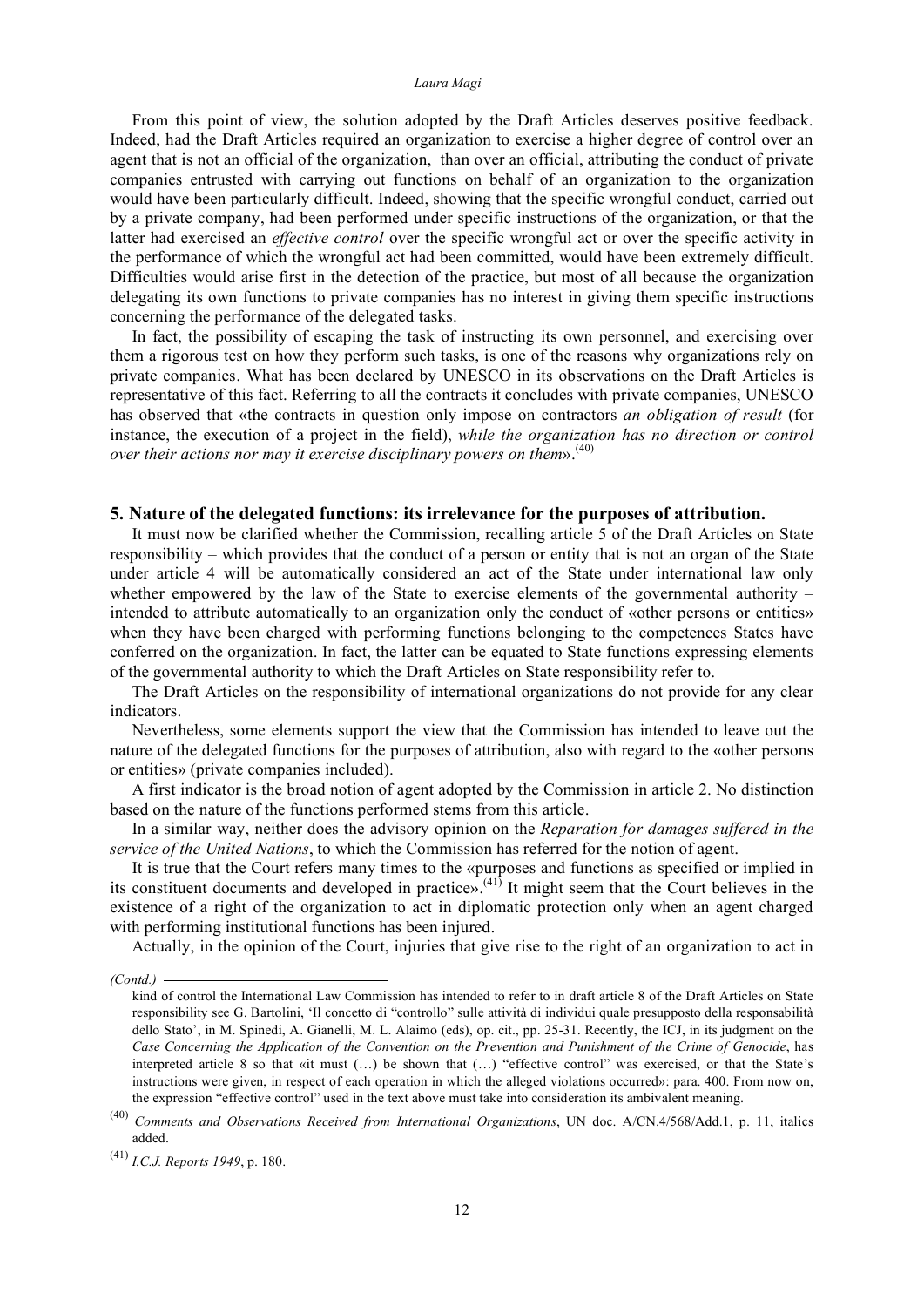diplomatic protection are not only those «to the interests of the Organization itself». They are also those «*to its administrative machine, to its property and assets*», (42) so injuries to the functioning of the organization apparatus as well.

Second, the Draft Articles join the «other persons or entities» to the officials. As to the latter, the Commission does not seem to believe that only activities carried out performing institutional functions are attributable to the organization.

Had the Commission wanted to exclude the attribution to an organization of the conduct of «other persons or entities» which have been entrusted with performing instrumental activities for the functioning of the organization apparatus, it would have had to distinguish the «other persons or entities» from the officials.

This argument stems from the comparison with the different solution adopted by the Draft Articles on State responsibility. Here the criterion used for attributing the conduct of a State organ (officials included) to a State (art. 4) is different from the criterion provided for public or private entities acting on behalf of the State (art. 5). This distinction aims at excluding the attribution of wrongful acts committed by private entities not empowered to exercise elements of the governmental authority to the State. On the contrary the conduct of State officials (and, generally speaking, of State organs), is directly attributed to the State, with no regard paid to the nature of the functions they performed.

State officials are similar to officials of an organization: both are linked to a subject of international law (a State or an international organization) by a contract of employment (usually permanent in nature); both usually carry out bureaucratic and administrative functions. Consequently it is logical to argue that had the Commission wanted to attribute directly the conduct of officials to the organization, regardless of the nature of functions they had performed, while limiting the attribution of the conduct of other agents (private companies included) to the organization whether they had carried out institutional functions, it would have had to distinguish officials from the other persons or entities entrusted with exercising functions of the organization (as the Draft Articles on State responsibility have distinguished between State officials and public or private entities acting on behalf of the State).

The implicit choice made by the Draft Articles on the responsibility of international organizations – that is the automatic attribution to the organization of the conduct of «other persons or entities» (private companies included) charged with activities related to the functioning of the organizational apparatus – has the merit of overcoming some contradictions shown by the Draft Articles on State responsibility as to the criterion it uses in order to attribute the conduct of private companies to a State.

In fact, according to the Draft Articles on State responsibility, the wrongful conduct committed by the employees of a private company that has been charged with carrying out functions expressing the governmental authority are directly attributed to the State according to article 5.<sup>(43)</sup> The commentary to this article states: «[f]or the purposes of article 5, an entity is covered even though its exercise of authority involves an independent discretion or power to act: there is no need to show that conduct was in fact carried out under the control of the State». (44)

On the contrary, in the case that a private company commits a wrongful act in the performance of delegated functions that are not an expression of the public power, the wrongful act at stake can be referred to the delegating State only after having shown that such a State instructed the company (or

 <sup>(42)</sup> Italics added, *ibidem*.

<sup>(43)</sup> *Official Records of the General Assembly, Fifty-sixth Session, Supplement No. 10 (A/56/10)*, p. 92. According to the Draft Articles on State responsibility international law does not limit the delegation of State functions to private companies. Indeed, it recognizes State responsibility for the attribution of conduct of private persons or entities empowered by the law of that State to exercise elements of the governmental authority. In an opposite way the 2009 *Draft International Convention on the Regulation, Oversight and Monitoring of Private Military and Security Companies*, drawn up by the United Nations working group on the use of mercenaries, provides that the so-called "fundamental State functions" (art. 2, letter *k*)), would not be delegable to non State actors. Fundamental State functions would be functions expressing the State monopoly on the use of force, particularly «waging war and/or combat operations, taking prisoners, law-making, espionage, intelligence and police powers, especially the powers of arrest or detention, including the interrogation of detainees». Also international organizations can adhere to the Draft convention (art. 43). However, it is not clear if its drafter intended also prohibiting the delegation of certain functions of international organization to private companies.

<sup>(44)</sup> *Official Records of the General Assembly, Fifty-sixth Session, Supplement No. 10 (A/56/10)*, p. 107.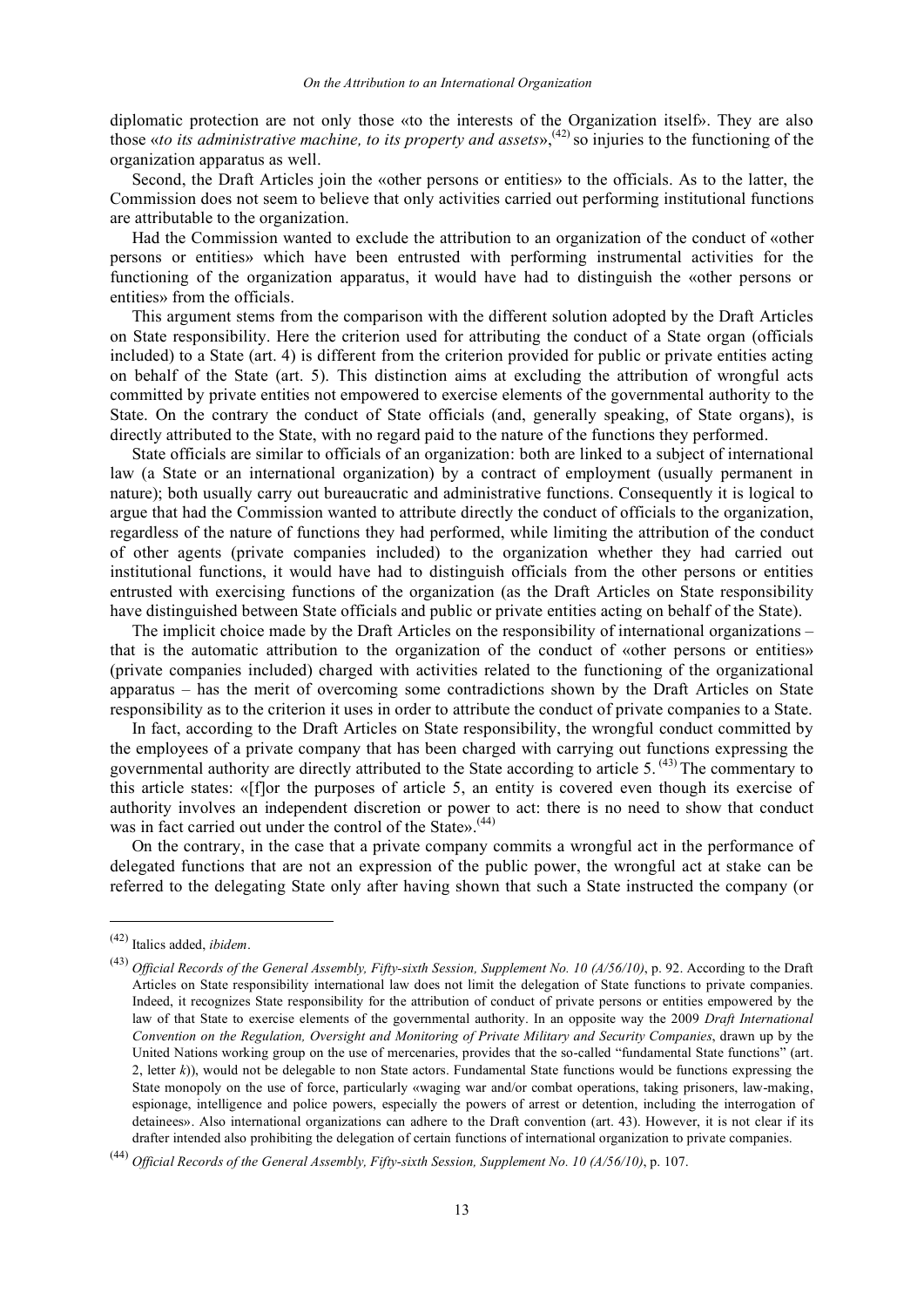its personnel) to behave in that specific way, or the company acted under its direction and control (art.  $8)$ .<sup>(45)</sup>

This solution has been criticised.

It has been observed that the Draft Articles provide for two different criteria in order to attribute on the one hand the conduct of organs, and on the other those of private companies charged with carrying out State functions even though both are asked to perform the same State functions.

Indeed, the wrongful act of an organ, committed in the performance of its functions, is immediately referred to the State to which the organ belongs, even though it is not the expression of the *governmental authority*. Instead, whether the State delegates the same functions to a private company, the conduct of such a company will be attributable to the State only on condition that the company has been instructed by the State to act in a specific way, or has performed the functions at stake under the *effective control* of the State.

The contradiction seen by scholars in the Draft Articles on State responsibility has not been reproduced in the Draft Articles on the responsibility of international organizations.

Its article 5, equating, for the purposes of attribution, the agents of an organization (among which private companies may be included) with the organs of an organization permits attributing the conduct of both to an organization on the basis of the same criteria. Both must have acted in the performance of functions conferred on them by the organization, by means of the rules of the organization, regardless the nature of the delegated functions, and therefore without distinguishing between functions that express the international "public" role of the organization and those having a "private" nature. $(46)$ 

The Commission's choice, although being implicit, has the advantage of not requiring the proof that the wrongful conduct of a company, committed while it was carrying out delegated activities that are merely instrumental for the organization's performance of its own institutional functions, has been committed under specific instructions given by the organization.

One may argue that the equation of organs and agents (private companies included) for the purposes of attribution, regardless of the functions they carry out, risks causing the excessive increase of cases in which an organization may incur an international responsibility.

Instead, such a risk does not seem to occur since it is quite unlikely that a private company exercising functions that are merely instrumental to the functioning of the organizational apparatus of an international organization may infringe obligations deriving from norms binding the organization at an international level. It is likely that while performing such functions a private company may violate the rules of the organization or the internal law of the State in which is operating on account of the organization. (47)

## **6. The employees of private companies can be considered agents of an international organization.**

Once clarified that a private company acting on a contractual basis on behalf of an international organization can be considered an agent of the latter, it must be verified whether, from the

 <sup>(45)</sup> *Ibidem*, p. 103. This is also the solution adopted in <sup>a</sup> document drawn up by eighteen govermental experts following the initiative launched jointly by the Government of Switzerland and the International Committee of the Red Cross: see *Montreux Document on Pertinent International Legal Obligations and Good Practices for States Related to Operations of Private Military and Security Companies During Armed Conflict*, 2008, para. 7, p. 6.

<sup>(46)</sup> Article 7 of the Draft Articles on the responsibility of international organizations provides also for the attribution to international organizations of *ultra vires* conduct carried out by an agent performing activities that do not reflect the institutional functions of the organization, while article 7 of the Draft Articles on State responsibility provides for the attribution to a State of *ultra vires* conduct only if the company had been empowered to exercise elements of the governmental authority.

<sup>(47)</sup> Consider an information tecnology company which, while performing consulting services for the selection of bids submitted following a call for tenders for the purchase of new computers issued by an organization, illegally favours companies coming from the same country.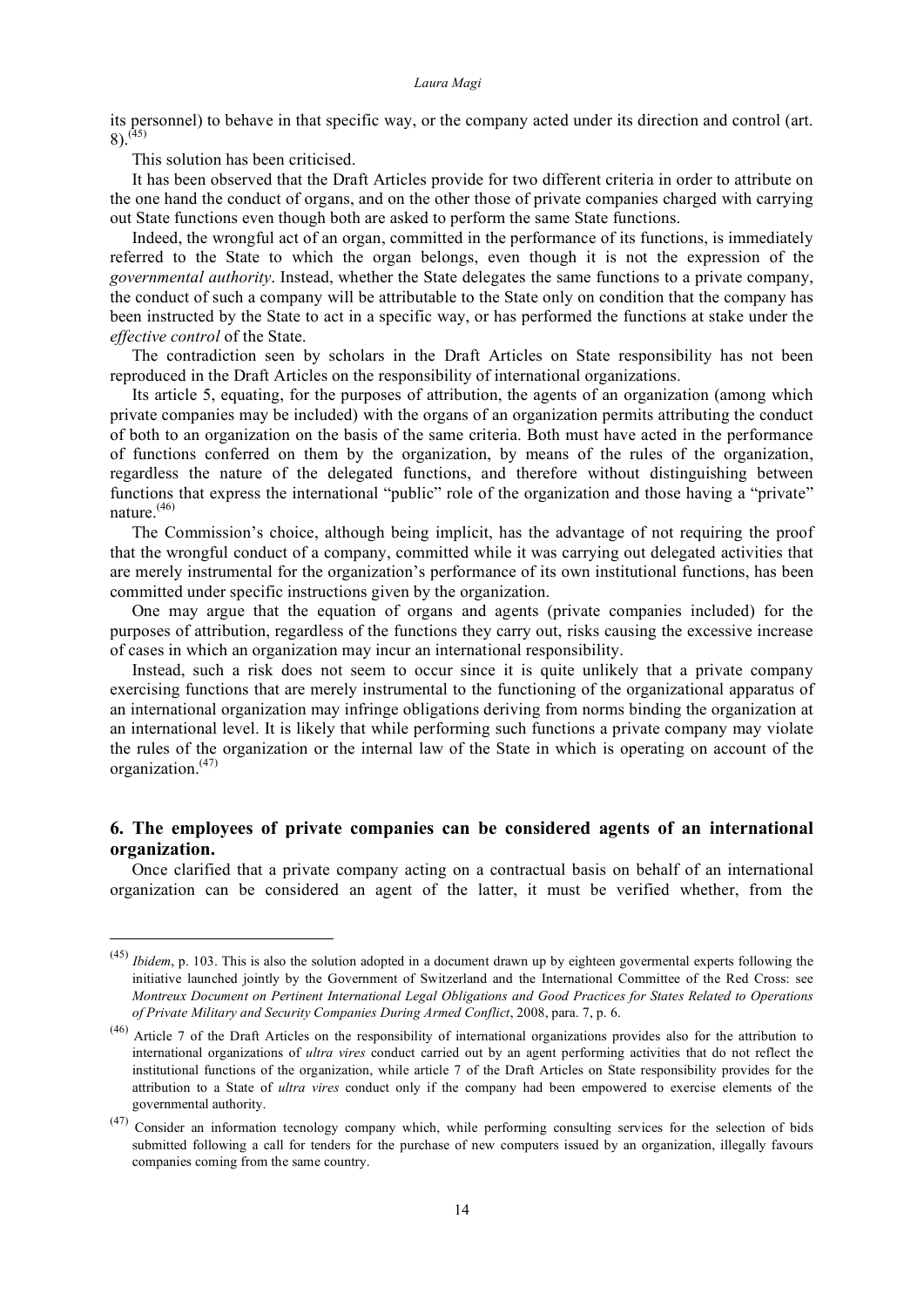international legal order point of view, the company qualification as an agent also means that its employees can be automatically considered agents of an organization.

The relationship between the employees of a private company and the international organization is not direct, but happens through the company itself. The former are not directly charged by an organ of the organization with performing a certain activity on behalf of the latter. Instead, they are entrusted by their company supervisors with tasks. Moreover, their working activities, although provided for an international organization, are not governed by the contract for the provision of services between the company and the organization. In fact, an employee acts on behalf of the organization, but on the basis of a contractual relationship with his company. The latter will pay him for the provision of services to the organization. It will also manage its employees' careers, e.g. their promotions or disciplinary sanctions. Moreover many of the instructions an employee receives in order to exercise the activities delegated to the company by the organization are directly issued by the company management, since – as mentioned above – the organization leaves a wide margin of manoeuvre open to the company, while imposing on it only an obligation of result.

Taking into account the notion of agent the Commission has adopted, one might conclude that only the company as such could be qualified as the agent of an international organization, and not its employees. The relationship of employees with an organization might not seem to be grounded in the rules of the organization. Besides, they might seem to have a *de facto* relationship only with their company.

This conclusion must be rejected. Each company identifies with its employees regardless of the tasks they carry out and whatever position they hold in the company. Stating that the company is an agent of the organization therefore means also asserting that its employees are agents of the organization. In fact, by means of the identification just mentioned, the quality of agent of an organization owned by the company coincides inevitably with the quality of agent of its employees.

## **7. Attribution to an international organization of ultra vires conduct of its agents.**

The question to be answered is whether *ultra vires* conduct committed by the personnel of a private company is attributable to an organization.

It is a matter of fact that conduct infringing international obligations incumbent upon an international organization is frequently committed when the employees of a private company exceed their competences or contravene the instructions received.

Conduct exceeding the functions an organization has delegated by contract to a private company may result from the initiative of one or more employees without any interference from the company management. *Ultra vires* conduct like that just mentioned may also results from a decision made by the company management.

This also happens if the *ultra vires* conduct consists in the contravention of instructions the company management gave to its employees or, but unlikely, in the hypothesis that the management itself asks its employees to contravene the generic instructions given by the organization and written into the contract.

Since both a company and its employees are agents of the organization, the attribution of their *ultra vires* conduct to it will not depend on who has taken the initiative to act *ultra vires* (a single or a group of employees on their own initiative, or the company as such through its management).

Nor does a distinction derive from article 7 of the Draft Articles on the responsibility of international organizations. This deals with the *ultra vires* conduct of organs and agents providing that «[t]he conduct of an organ or an agent of an international organization shall be considered an act of that organization under international law if the organ or agent acts in that capacity, even though the conduct exceeds the authority of that organ or agent or contravenes instructions».<sup>(48)</sup> Therefore, what matters, according to this provision, is that the behaviour exceeding the competences of an organ or an agent or contravening the instructions they had received had been committed by an organ or agent *ex officio*, that is to say not in its private capacity. This formula also seems to apply when the agent is an

 <sup>(48)</sup> *Report of the International Law Commission on the Work of its Sixty-first session*, p. 21.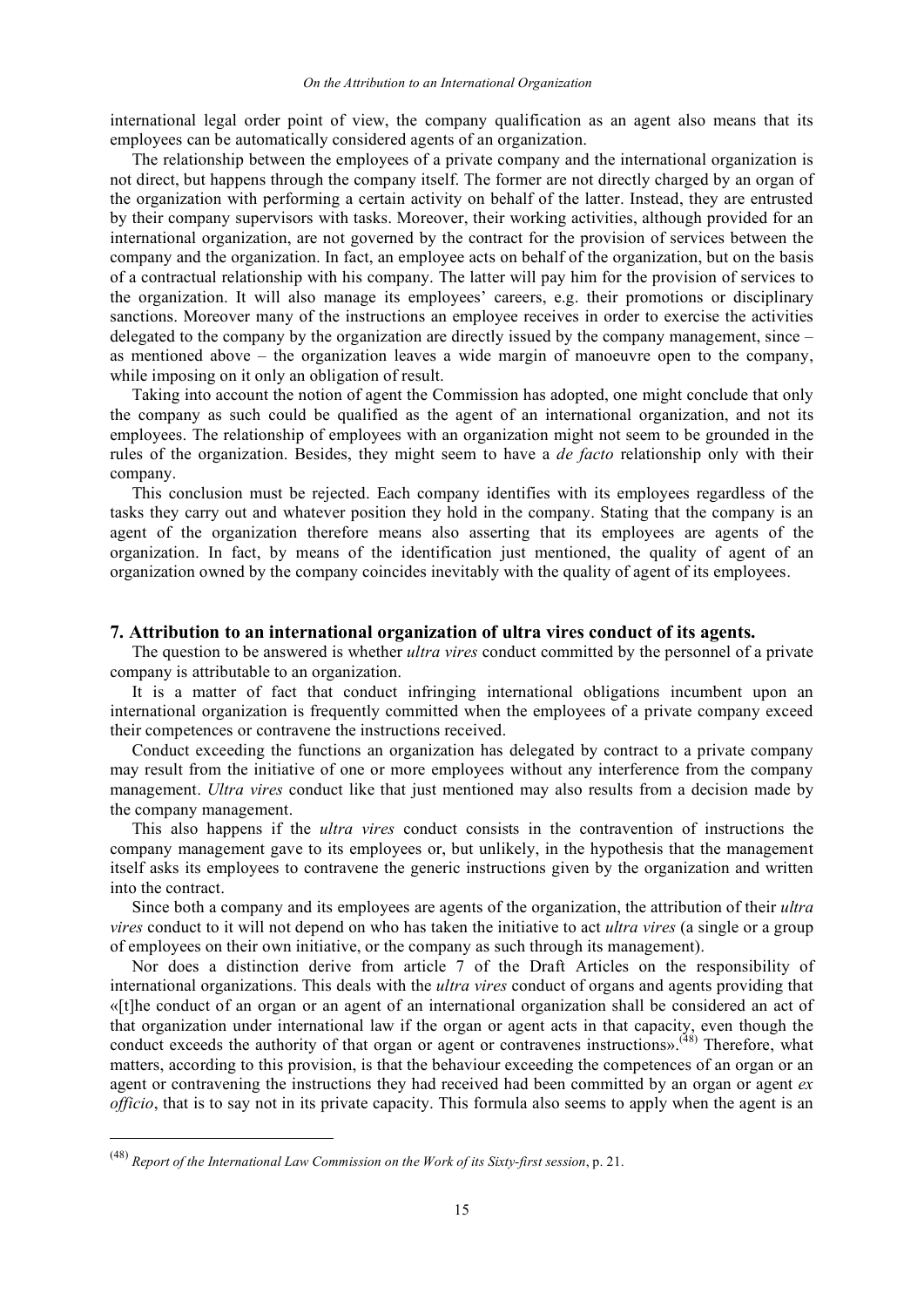employee of a private company entrusted to perform functions of the organization.

In reality, the absence of an explicit distinction in article 7 would be insufficient to prove the juridical irrelevance of the distinction above mentioned. Indeed, it could be interpreted as an element indicating the scarce clarity of the Draft Articles on that point. It may not be decisive either in favour or against one or other solution.

Useful elements are not contained in the commentary to article 7. However the Draft Articles on State responsibility adopted on first reading contain useful indicators. This can reasonably be relied upon because its article 10 has been reproduced in the Draft Articles on State responsibility adopted on second reading in 2001, and both are identical to article 7 of the Draft Articles on the responsibility of international organizations.

Article 10 dealt with the attribution of an *ultra vires* conduct «[of an] organ of a State, of a territorial governmental entity *or of an entity empowered to exercise elements of the governmental authority*» to a State.

Referring to a private company charged by a State with carrying out public functions (for instance a railway company to which certain police powers have been entrusted), the commentary quoted the conduct of a company official who, in carrying out his duties, searches the luggage of a foreign diplomat acting contrary to his instructions as an example of an *ultra vires* conduct attributable to the State. $(49)$ 

Therefore article 10 assumed that an *ultra vires* conduct of an employ of a private company entrusted with the prerogatives of public powers was attributable to the State regardless of who had decided to act *ultra vires.*

Once explained that the attribution of the *ultra vires* conduct of a private company to an international organization is always possible, because it does not depend on who, between the company as such and its employees, decided to act *ultra vires*, the real question is rather different. It must be understood whether an *ultra vires* conduct performed *ex officio* by an employee of a private company can always be attributed to the organization or whether some limits exist for the purposes of attribution.

In his *Seventh Report* on the responsibility of international organizations the *special rapporteur* excluded attribution of the conduct of organs or agents of an organization to the latter, either they had acted off-duty or they had acted as organs or agents but their «conduct (…) *clearly* exceed[ed] the authority of the organs or agents, or when it *obviously* contraven[ed] the instructions of the organization». (50) Indeed, in the *special rapporteur's* view, «[i]n the presence of a *manifest* excess of authority  $(...)$  one cannot say that the organ or agent acted "in that capacity"».<sup>(51)</sup>

Let us consider the case in which a peace-building mission, established and functioning under the control of an international organization, manages a prison. Let us suppose that the organization delegates interrogation functions of detainees to a private security company, explicitly forbidding it to use interrogation techniques that are inhuman and degrading. If the employees of the company tortured some detainees during interrogation, such conduct would be manifestly contrary to the instructions received. For this reason, according to the *special rapporteur's* proposal, it could not be attributed to the organization.

Let us consider the case in which the company above mentioned was not only entrusted with carrying out interrogations, but also with the performance of police prison services. If an employee having the task of a prison guard decided, on his own initiative, to interrogate some detainees and meanwhile tortured them in order to obtain their confession, his conduct would fall within the functions the organization had delegated to the company. Yet it would not be attributable to the organization because the actions carried out fell manifestly outside his competences.

The text of article 7 of the Draft Articles on the responsibility of international organizations does not provide for any exception to the attribution to an international organization of *ultra vires* conduct

 <sup>(49)</sup> *Yearbook of Int. Law Commission*, 1975, vol. II, p. 70, para. 27 of the comment to article 10.

<sup>(50)</sup> *Seventh Report*, para. 34, p. 13, italics added.

<sup>(51)</sup> *Ibidem*, para. 36, p. 14.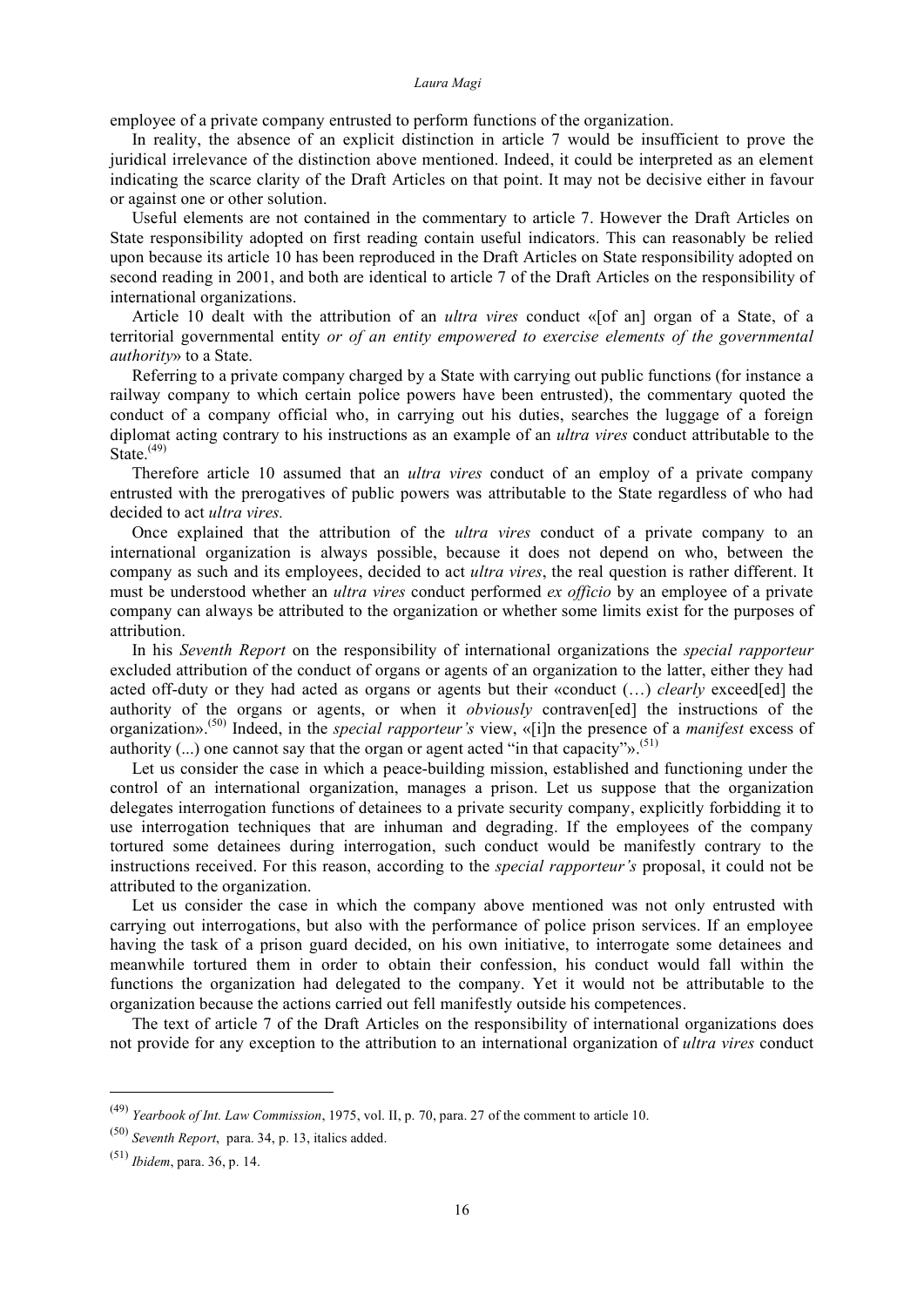of its organs or agents in the hypothesis in which the lack of competence or the infringement of instructions received are manifest. Does this restriction have to be deemed implicit?

No suggestions in this regard are contained in the commentary to this article.

Nevertheless the article is identical to the corresponding article 7 of the Draft Articles on State responsibility as adopted at second reading. Therefore, one can once again rely on the latter in order to obtain useful information as to the scope of article 7 of the Draft Articles on the responsibility of international organizations.

The commentary to article 7 of the Draft Articles on State responsibility only excludes the attribution of off-duty the conduct of individuals and legal persons acting on behalf of a State (and exercising public power functions) to the latter.

The commentary makes clear that the conduct committed in their private capacity is only that with no link to the functions such organs, individuals or entities perform *ex officio*.

Moreover, the Draft Articles attribute conduct of an organ to its own State even if such an organ either acted manifestly outside its competences or clearly infringed the instructions received, but acted *ex officio* and used (or misused of) means and powers stemming from its *status.* (52)

*Travaux préparatoires* confirms this. (53)

The same conclusion is valid for physical and legal persons acting on behalf of the State, but as long as their conduct is not extraneous to the functions the State delegated to them.<sup>(54)</sup> So, as far as the conduct of an employee of a private company acting for a State falls outside his competences (but falls within the competences of another employ), and as far as such conduct is contrary to State international obligations, his conduct will be attributable to that State even though he manifestly lacked competence.

The same happens when the employee, while performing functions delegated by the State to his company, violates, also manifestly, the instructions given to him by the company or by the State. The wrongful act will be attributable to the State.

Vice versa, in the case that an employee performs functions the State has not contracted out to the company itself, his conduct will not be attributed to the State. The reason is not the *ultra vires* nature of his conduct, but the fact that he performed different functions to those that the State had delegated

 $(52)$  «The State cannot take refuge behind the notion that, according to the provisions of its internal law or to instructions which may have been given to its organs or agents, their actions or omissions ought not to have occurred or ought to have taken a different form. This is so even where the organ or entity in question has *overtly committed unlawful acts under the cover of its official status* or has *manifestly* exceeded its competence» (corsivo aggiunto): see *Report of the International Law Commission on the Work of its Fifty-third session*, p. 99.

<sup>(53)</sup> In its *Fourth Report on State reponsibility* the *special rapporteur* Ago proposed expressly excluding the attribution to States of the conduct of an organ «completely and manifestly outside his competence» or «so visibly different from those of the official in question, that no one could be mistaken on that score» (*Fourth Report on State responsibility*, UN doc. A/CN.4/264 and Add.1, *Yearbook of Int. Law Commission*, 1972, vol. II, para. 55, p. 93). Hence, article 10 as proposed by Ago set forth, at pragraph 1, the general rule according to which «[t]he conduct of an organ of the State or of a public institution separate from the State which, while acting in its official capacity, exceeds its competence according to municipal law or contravenes the provisions of that law concerning its activity is nevertheless considered to be an act of the State in international law». Paragraph 2 excluded explicitly that conduct of organs that lacked manifestly of competence could be attributable to the State: «However, such conduct is not considered to be an act of the State if, by its very nature, it was wholly foreign to the specific functions of the organ or if, even from other aspects, the organ's lack of competence was manifest» (*ibidem*, para. 60, p. 95). Paragraph 2 raised many objections among the members of the Commission (*Yearbook of Int. Law Commission*, 1975, vol. 1, pp. 3-23). For this reason Ago decided to delete it. The text of the new article as proposed by Ago will no longer be modified by the *Drafting Committee* (*ibidem*, p. 214) and later will be adopted by the Commission, becoming article 10 of the Draft Articles adopted on first reading. The only change will consist in extending the application of such an article also to entities which are not State organs, but nonetheless are empowered to exercise elements of the governmental authority.

<sup>&</sup>lt;sup>(54)</sup> «If it is to be regarded as an act of the State  $(...)$  the conduct of an entity must  $(...)$  concern governmental activity and not other private or commercial activity in which the entity may engage. Thus, for example, the conduct of a railway company to which certain police powers have been granted will be regarded as an act of the State under international law if it concerns the exercise of those powers, but not if it concerns other activities (e.g. the sale of tickets or the purchase of rolling-stocks)» (v. *Report of the International Law Commission on the Work of its Fifty-third session*, p. 94, para. 5 of the comment to article 5).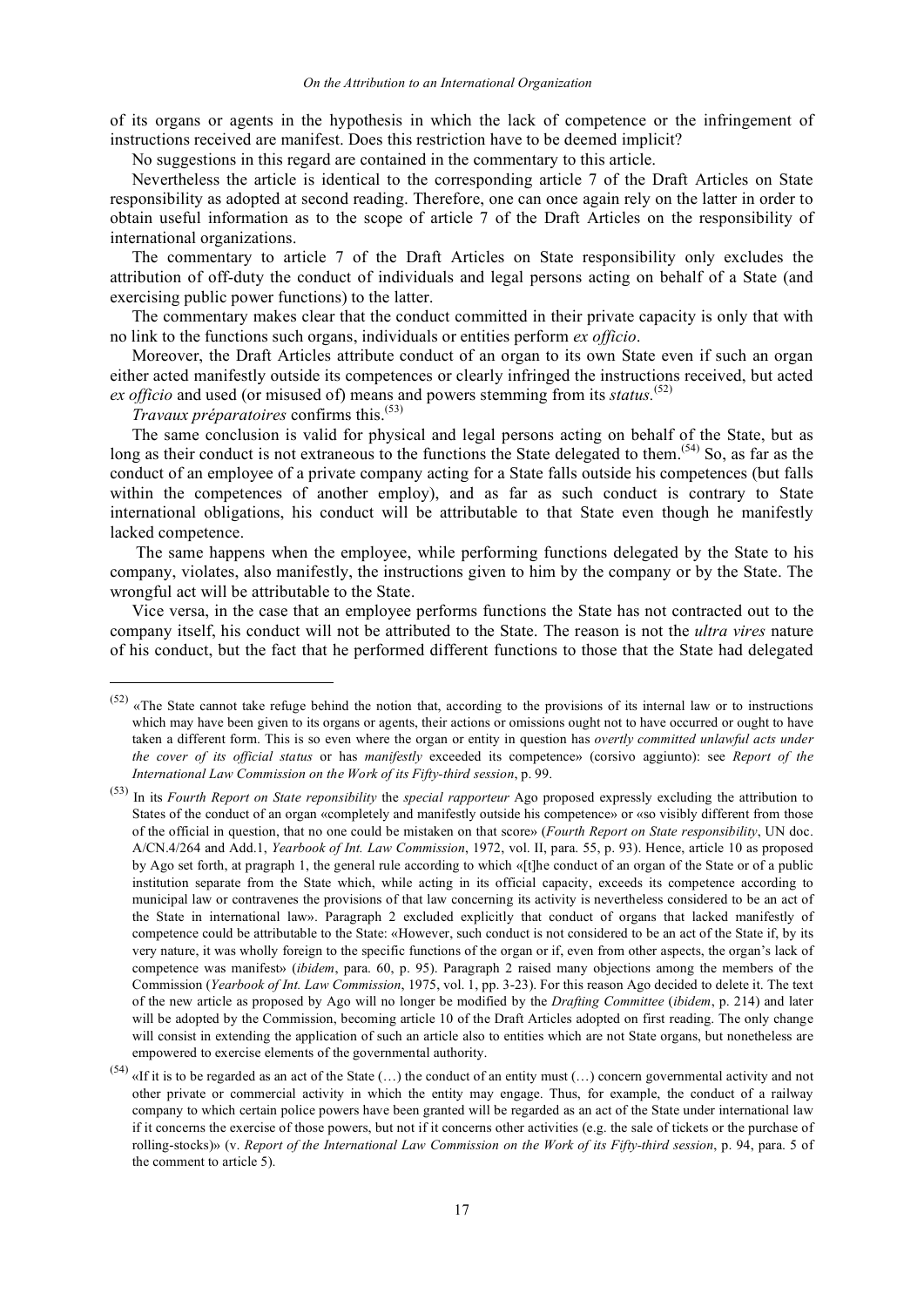to his company.

Since neither the text nor the commentary to article 7 of the Draft Articles on the responsibility of international organizations have referred to the criterion of the manifest lack of competence, as instead suggested by the *special rapporteur's Seventh Report*, and also because articles 7 of both projects are identical, one may deduce the following. As regards *ultra vires* conduct committed by organs or agents of international organizations the Commission has implicitly adopted the solution followed for State organs or individuals and legal persons entrusted with acting on account of the State and acting *ultra vires.*

As far as this deduction is correct one can conclude that the Commission is in favour of the attribution of conduct of organs or agents (private companies included) to the organization even though they manifestly contravened the instructions the organization gave to them or even though they manifestly lacked competence, but nonetheless acted within the scope of the delegated functions.

# **8. The nature of agents of an international organization of private companies acting de facto on behalf of the organization.**

The solution adopted by the Draft Articles on the responsibility of international organizations is less explicit as to the conduct of private companies that have not concluded any formal contract with international organizations, but nonetheless act on their behalf, or companies engaged by an organization in order to provide for services different from those agreed by the contract.

The articles on attribution as adopted on first reading clearly envisage that a person or entity can be considered, for the purpose of attribution of its conduct, as entrusted with the functions of the organization on the basis of factual elements. Nevertheless, precisely which elements may reveal a *de facto* agency relationship, that is a relationship not based on the rules of the organization, are only partially and indirectly provided for in the Draft Articles.

In order to justify its choice not to introduce a provision similar to article 8 of the Draft Articles on States responsibility in the Draft Articles on the responsibility of international organization, the commentary to article 5 of the former states that the word "agent", as defined in article 2, letter *c*), has a broad meaning. It can therefore include also persons or groups of persons that, in a specific situation, act under the instructions, the direction or control of an organization.

One may deduce indirectly that, in the view of the Commission, as far as the relationship with the organization is not based on the rules of the organization, persons or entities that act under the instructions, the direction or control of an organization in a specific situation can be qualified as agents of the organization. Private companies that have not concluded a formal contract with an organization, or which are engaged by a contract for the provision of services different from those materially required and executed, are included.

However, the Commission does not seem to limit to the hypothesis mentioned above the attribution to an organization of the conduct of persons or entities acting for the organization without being assigned on the basis of the rules of the organization. The Commission seems also to refer to other cases, although it does not qualify them.

Paragraph 8 of the commentary to article 5 declares: «[b]y not making application of the rules of the organization the only criterion, the wording of paragraph 2 is intended *to leave the possibility open that, in exceptional circumstances, functions may be considered as given to an organ or agent even if this could not be said to be based on the rules of the organization*». (55)

This is a general statement, that may be referred to a plurality of factual situations, exceptional in their nature, and not necessarily limited to those in which a person or entity act on behalf of an organization pursuant to its instruction, direction or control. It may also involve cases in which a different *de facto* link exists between the organization and persons or entities acting on its own account in so far as the factual link is such as to justify, in that specific situation, the conferral of their conduct to the organization.

Consequently, one can attribute the conduct of private companies that had not concluded any

 $(55)$  Italics added.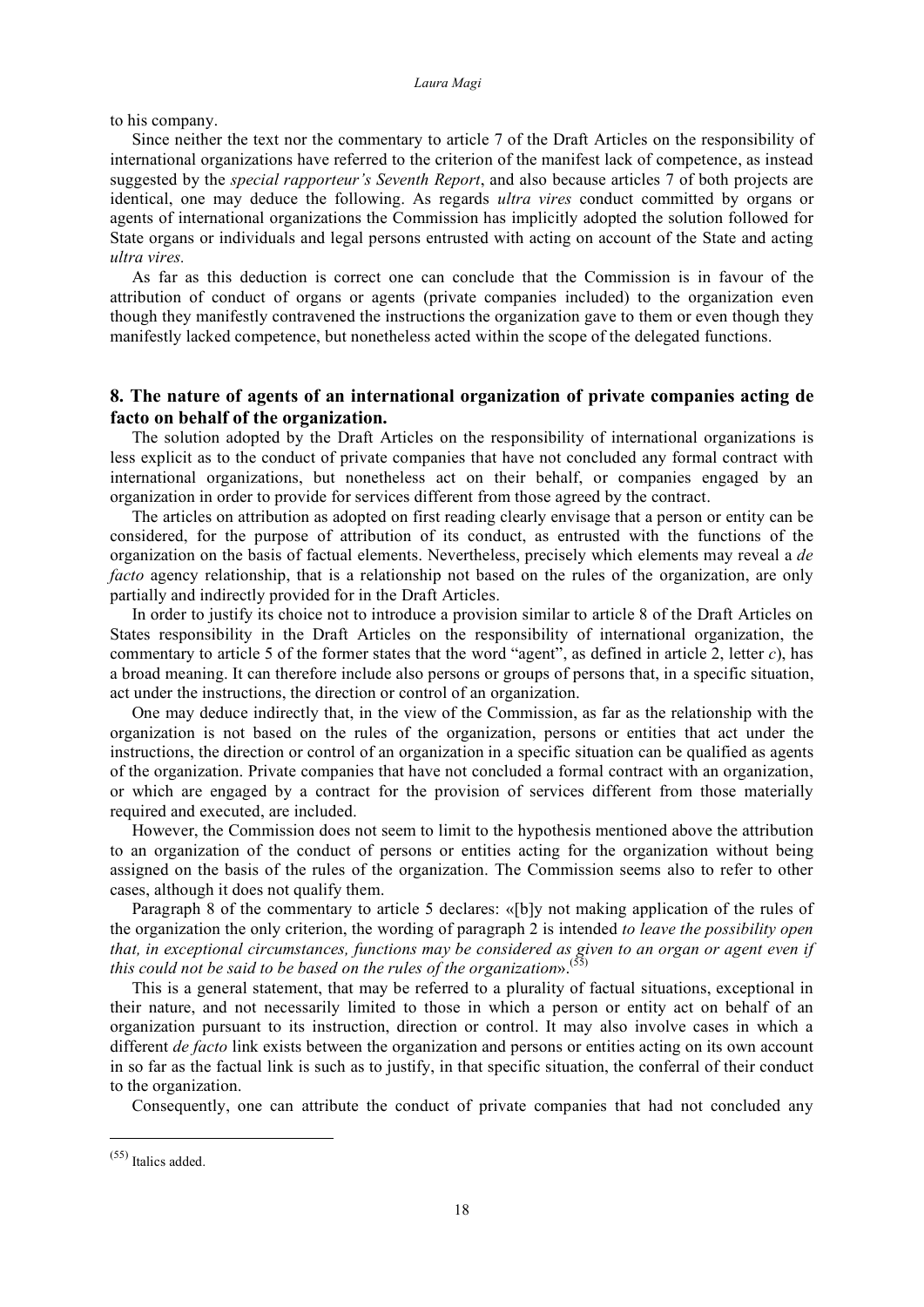formal contract with an organization, but nonetheless have acted on its own account, to the organization in question, also in situations different from those in which the latter has exercised an *effective control* over the contractor. The same conclusion is valid when an organization asks a company it has contracted to perform certain functions, to carry out tasks different from those agreed in the contract.

The advantage of such a solution with regard to private contractors acting *de facto* on behalf of an organization is self-evident.

Indeed, had the Commission attributed to organizations only the conduct of individuals or entities that, without an assignment based on the rules of the organization, acted under the organization's *effective control*, the conduct of private companies not linked to an organization by means of any contract, but nonetheless acting on its own account, would have hardly been attributed to the organization. The same difficulties would arise for private companies that have concluded a contract with an international organization, but have been asked to provide services different from those established in the contract.

Let us consider the employees of a private company entrusted by an international organization (e.g. the African Union) with the military training of national contingents of a peacekeeping mission under the command of such an organization by means of a contract. Let us suppose that because of an emergency situation, the organization asked such a company to protect the humanitarian convoys of a non-governmental organization deployed near the peacekeeping mission's headquarters.

If the employees of such a company acted under the instructions given to them by the company (and not by the organization) while performing the task *de facto* assigned to them by the African Union, and if the organization in question neither controlled the operation nor any single activity put in place during that operation, the organization will not be accountable for wrongful conduct committed by the employees of such a company during the operation.

The same is true, *a fortiori*, when the organization is not bound to a private company by any formal link.

Consider an international organization operating in a country where there is an ongoing internal conflict. Suppose that the organization, fearing its headquarters might be the target of an armed attack, requests a private military company acting *in loco* on behalf of the legitimate government, to protect the area where its offices are based in order for its staff to evacuate their headquarters and leave the country. If, while performing such a function, the employees of the company fired indiscriminately into a crowd of civilians without having received instructions to act in that way by the organization, their conduct would not be attributable to the organization according to the criterion of effective control.

In such examples, the difficulties in attributing the conduct of private companies to an organization is not only due to the necessity of demonstrating that the organization in question has actually provided specific instructions to the private company to carry out the wrongful act. Such a difficulty, as is well known, leads to criticism of the criterion of effective control as the method adopted in the Draft Articles on State responsibility in order to attribute the conduct of private actors to States.

The case described adds to such a difficulty the wide margin of *manoeuvre* a private company benefits from in exercising the functions entrusted to it. Indeed, as already mentioned, the organization, relying on the company's professionalism and experience, leaves it free to act. It is also reasonable to assume that the private company's freedom of action will be wider when the organization relies on it in emergency situations, such as those above described, and when a formal contractual relationship between the two parties does not exist.

# **9. Attribution to an international organization of the conduct of private companies contracted out by a State in order to provide support services to national contingents of armed forces put at the disposal of an international organization.**

States commonly conclude contracts with private companies for the provision of support services to national contingents of armed forces put at the disposal of an international organization in the framework of a peacekeeping mission. Such contracts usually provide for the training and protection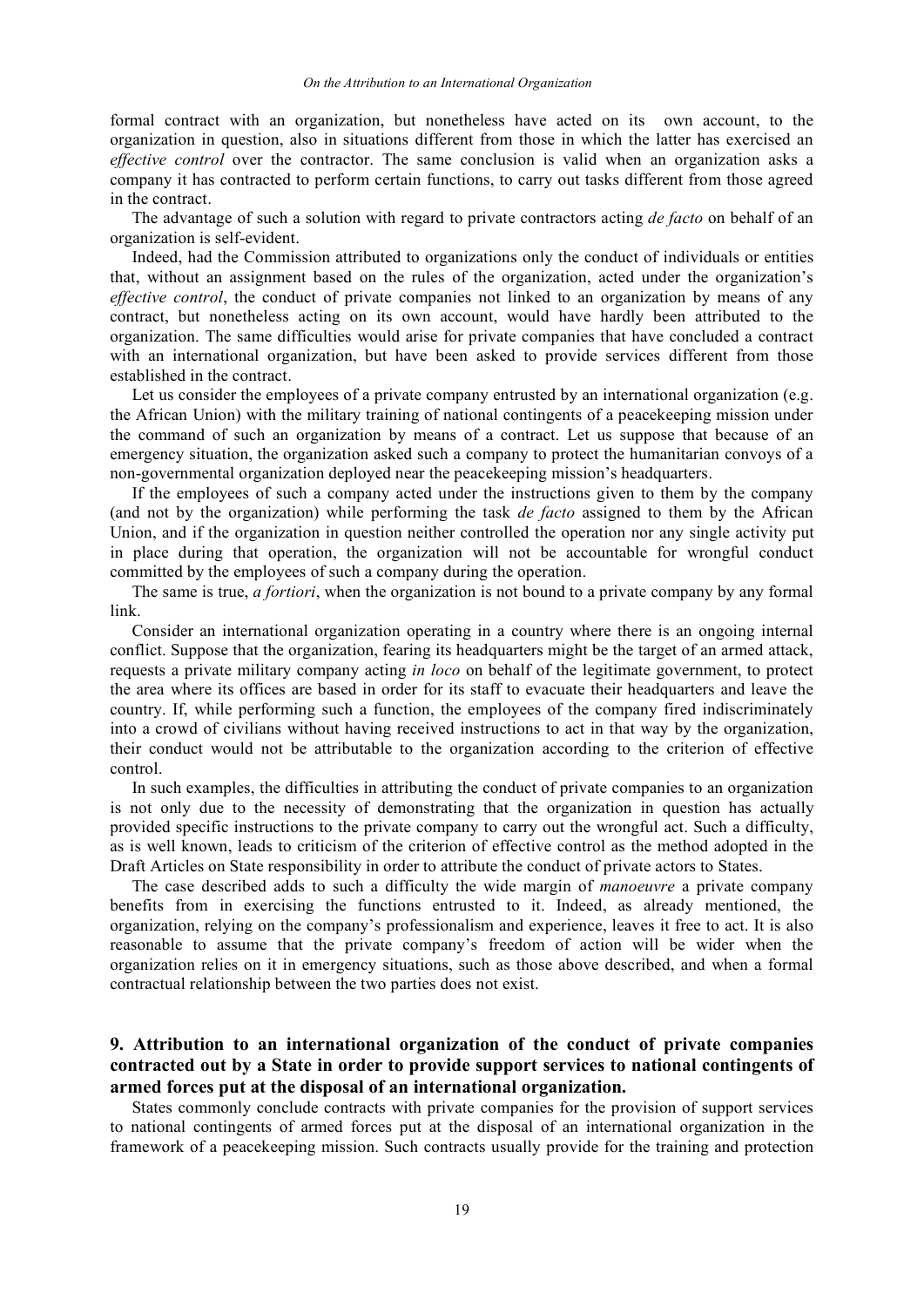of national contingents, logistic and intelligence services to national contingents and so on.

Since peacekeeping missions in which private companies provide services are under the command of the international organization, it is logical to ask whether, at least in certain cases, the conduct of employees of the companies who infringe international obligations which the organization has to comply with, may be attributable to the organization. It is exactly in such a case that it is more likely that a private contractor will act contrary to the obligations an international organization has under international law.

The problem is particularly complex because it is intertwined with the issue concerning the attribution of the conduct of national contingents put at the disposal of an organization to the sending State, to the receiving organization or both.

No uniformity of views exists among scholars on this point.

Whether one believes that the conduct of national contingents is attributable exclusively to the sending States because national contingents remain State organs regardless of whether they are put under the chain of command of the organization one could also argue that the conduct of companies (and/or their employees), which provide services for national contingents, should be regarded as only attributable to the sending State.

*Vice versa*, whether one considers that the conduct of national contingents is attributable to the organization because, exercising the political and operational control over the operation, it usually carries out the prevailing or effective control over the contingent<sup> $(56)$ </sup>, one must ask whether the same applies to private companies who accompany the contingent and act in its support.

The Draft Articles on the responsibility of international organizations do not provide any answer to this question.

Article 6 sets out that «[t]he conduct of an organ of a State or an organ or agent of an international organization that is placed at the disposal of another international organization shall be considered under international law an act of the latter organization if the organization exercises effective control over that conduct».

This article aims to set out when the conduct of State organs put at the disposal of an international organization is attributable to the latter, providing that the conduct is attributable to who, between the State and organization, concretely exercises the prevailing control (*effective control*).<sup>(57)</sup> This article

 <sup>(56)</sup> This is the opinion of R. Simmonds, *Legal Problems Arising from the United Nations Military Operations in the Congo* (The Hague: Martinus Nijhoff, 1968), p. 229; B. Amrallah, 'The International Responsibility of the United Nations for Activities Carried Out by U.N. Peace-Keeping Forces', *Revue égyptienne de droit international*, 32 (1976), p.73 f.; J.-M. Sorel, 'La responsabilité des Nations Unies dans les opérations de maintien de la paix', *International Law Forum*, 2001, p. 129; P. Klein, *La responsabilité des organisations internationales dans les ordres juridiques internes et en droit des gens* (Bruxelles: Bruylant, 1998), pp. 380-382. Instead Condorelli has maintained the attribution of wrongful conduct both to the State and to the international organization. He has argued that the national contingent, although acting under the operative command and control of the organization, remains a State organ ('Le statut des forces de l'ONU et le droit international humanitaire', *Rivista di diritto internazionale*, 78 (1995), p. 886 f.). Another writer, S. Dorigo, 'Imputazione e responsabilità internazionale per l'attività delle forze di *peace-keeping* delle Nazioni Unite', *Rivista di diritto internazionale*, 85 (1995), pp. 921-930, claims that the double attribution would be possibile only for wrongful acts committed in the performance of activities that are merely instrumental to the mandate of the contingent. In such a case the contingent would always be a State organ since the State continues to control it. *Vice versa* the contingent would cease to be a State organ, and would be put completely at the disposal of the organization when it performs functions belonging to its mandate. In fact, in such a case, the contingent would be under the strategic and operative command and control of the organization.

 $(57)$  The comment to article 6 makes clear that the expression "effective control" is used to indicate that for the purposes of attribution the decisive element is the degree of control effectively exercised by the State or the international organization over the contingent committing a wrongful act. Hence, the conduct will be attributable to the subject exercising the prevailing degree of control. Paragraph 8 of the comment observes the «[t]he United Nations Secretary-General held that the criterion of the "degree of effective control" as decisive with regard to joint operations (...). What has been held with regard to joint operations, such as those involving UNOSOM II and the Quick Reaction Force in Somalia, *should also apply to peacekeeping operations*, insofar as it is possible to distinguish in their regard areas of effective control respectively pertaining to the United Nations and the contributing State. While it is understandable that, for the sake of efficiency of military operations, the United Nations insists on claiming exclusive command and control over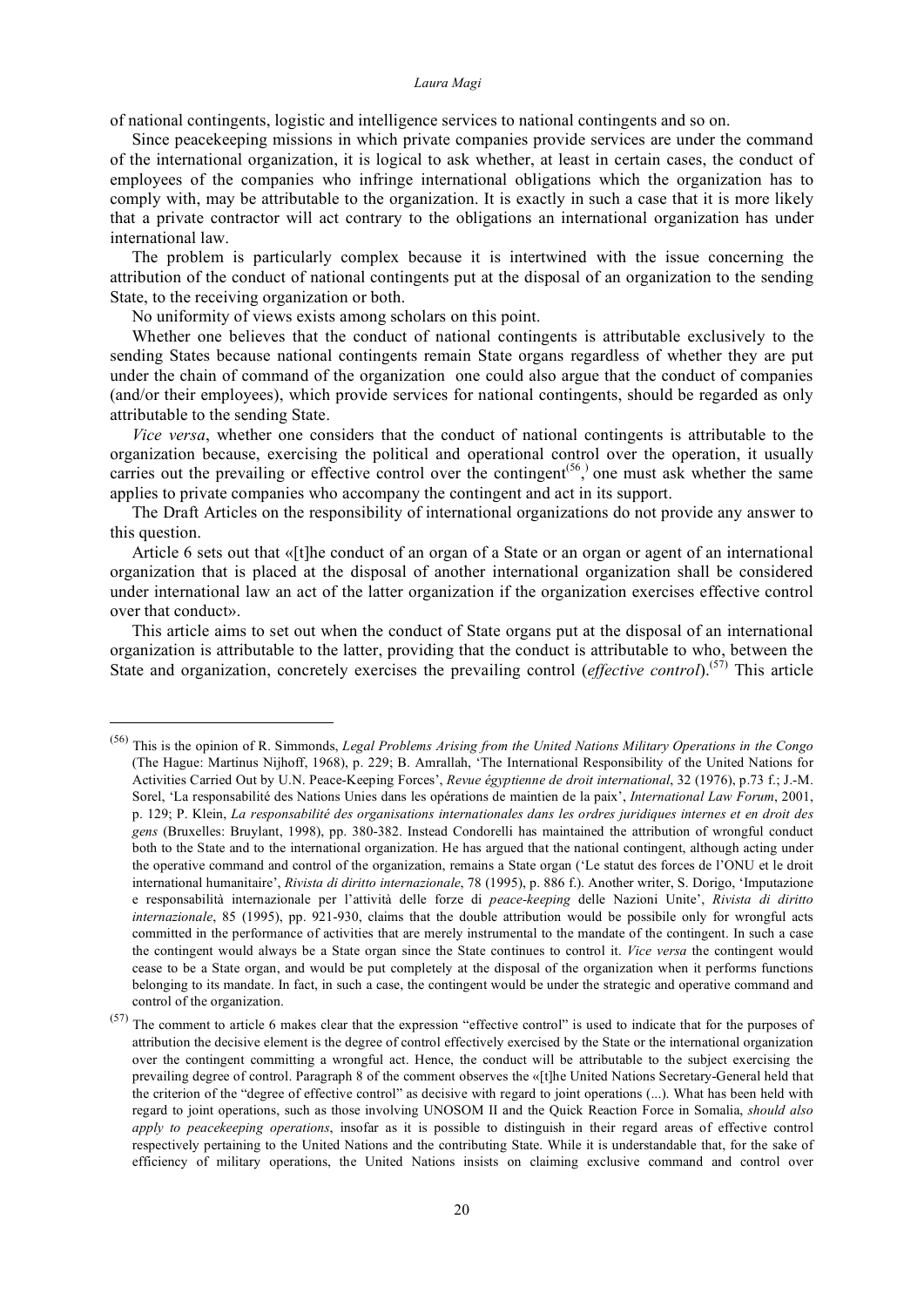does not take into account the case in which entities (private companies included) which are not State organs, but operate on its account, are put at the organization's disposal.<sup>(58)</sup>

Private companies sent alongside national contingents operating in peacekeeping missions cannot be regarded as State organs put at the organization's disposal under article 6. This applies even though the activities the company carries out in support of a national contingent entail its involvement in the performance of functions belonging to the contingent's mandate.

In fact, even accepting that the conduct of a company which provides services for a national contingent is attributable to the State,<sup>(59)</sup> this does not mean that such a company is a State organ. In the Draft Articles on State responsibility, companies carrying out, on behalf of a State and on a contractual basis, functions that express public power prerogatives, are in fact kept fully distinct either from *de jure* or *de facto* organs, although their conduct is equally attributed to the State.

In my view the use of private companies hired by States to perform services in support of their national contingents deployed in peacekeeping missions, although not addressed by the Draft Articles on the responsibility of international organizations, represents a hypothesis in which entities, different from State organs, but nonetheless acting on behalf of a State, are put at the disposal of an international organization and this may result in the responsibility falling on the organization, at least in some cases.

In order to test whether, and under what circumstances, this might happen, a distinction is necessary depending on the type of functions companies carry out, and exactly: a) whether the company performs tasks within the mandate of the contingent or b) whether it provides services solely for the benefit of the contingent, thus contributing to activities being purely instrumental to the contingent's mandate, that is exercising functions relating to the contingent's settlement and organization.

Whether the company performs tasks within the mandate given to the contingent (case *sub* a)), it must also be possible to distinguish the case in which the organization accepted the participation of a private company to carry out the contingent's mandate, or at least was aware of the use of military and/or security companies in the performance of such functions and did not oppose it, from the case in which the organization did not authorize the State to delegate part of the functions within the contingent's mandate to private companies, or at least was not aware of the delegation made by the State. $(60)$ 

In the first case, one can believe that as far as the employees of a private company acted, like the members of State armed forces making up the contingent, under the chain of command of the organization, they will be submitted to the prevailing or effective control of the organization<sup> $(61)$ </sup> (not just escaping from the prevailing control of the State, but also from that of the company). For this reason their conduct will be attributable to the organization. Conversely, whether it is possible to prove they acted under the instructions, the direction or control of the State, their conduct will be attributable to the State.

It may also happen that the conduct of the employees of a company is simultaneously attributable to the State and the organization whether or not it is clear under the prevailing or effective control of who, either State or organization, they acted.

*(Contd.)* 

peacekeeping forces, attribution of conduct should also in this regard be based *on a factual criterion*» (corsivo aggiunto): *Report of the International Law Commission on the Work of its Sixty-first session*, p. 66.

<sup>(58)</sup> *Report of the International Law Commission on the Work of its Sixty-first session*, p. 21.

 $(59)$  This is the opinion of M. Spinedi, op. cit., pp. 98-103.

Both the UN and the EU general conditions for the provision of services provide that in the event that the contractor requires the services of subcontractors to perform any obligations under the contract, it will have to obtain the prior written approval of the organization (see article 6, pragraph 2, of the EU *General Conditions for Service Contracts*, and article 5 of the UN *General Conditions of Contract. Contracts for the Provision of Services*).

 $(61)$  The criterion according to which the conduct is attributable to the subject exercising the prevailing degree of control has been adopted by the Commission in article 6 in order to establish to whom wrongful conduct committed by members of national contingents put at the disposal of an international organization in the framework of a peacekeeping mission is attributable to. Article 6 uses the expression "effective control": see *supra*, footnote No 57.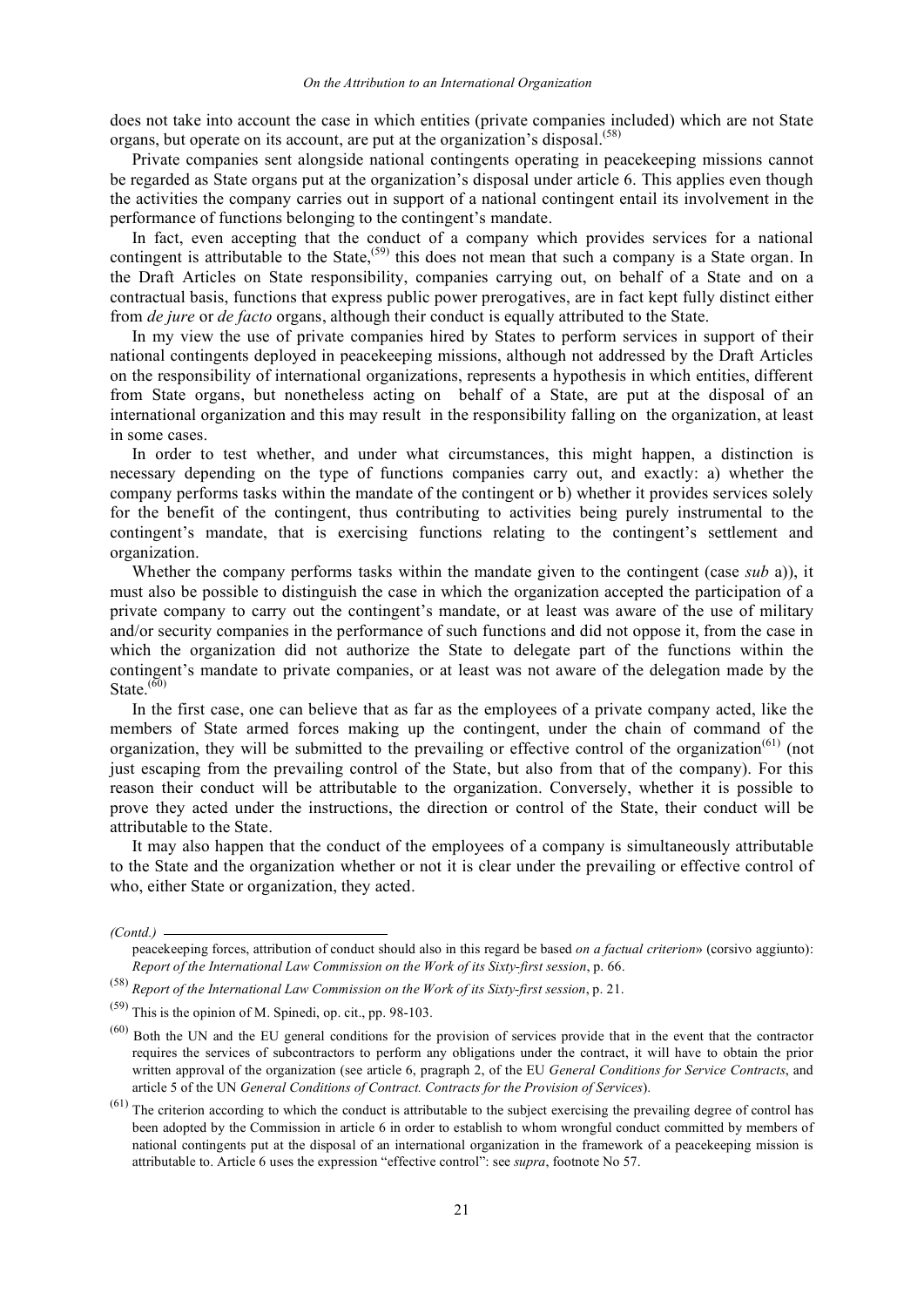*Vice versa*, if the organization did not authorize the State to delegate the functions within the peacekeeping force's mandate to private companies, the conduct of the latter is not attributable to the organization. In such a case, the relationship between the contracting State and the private company must be verified in order to establish whether the conduct of the employees of the company may result in State responsibility. The criteria for the attribution of conduct to States will have to be taken into account. However, a case in which the conduct of a private company may be attributed to an international organization happens when it is possible to prove that the company acted *de facto* under the instructions, the direction or the control of such an organization. In fact this case would fall within the comment to article 5 of the Draft Articles on the responsibility of organizations, which states that «[s]hould (...) persons or groups of persons act [in fact] under the instructions, or the direction or control, of an international organization, they would have to be regarded as agents according to the definition given in subparagraph (c) of article 2».

Differently to the case just mentioned, is what happens when a State has delegated functions to a private company by means of a contract, charging it to provide services that are merely instrumental to the execution of the contingent's mandate (case *sub b*)).

In such a case, in fact, the private company, because of the nature of the services it provides, will work directly in favour and in support of the State contingent and not of the organization. This is true regardless of the fact that the company performs tasks that fall under a larger framework – the peacekeeping operation – that is subject to the operational and political command of an international organization.  $^{(62)}$  In other words, because of the type of functions performed or their aims (i.e. that are

 $\frac{(62)}{N}$  N. D. White, S. MacLeod, op. cit., pp. 973-975 gives decisive relevance to the criterion of control in order to attribute the conduct of private military and security companies operating in the framework of a peacekeeping mission under the command of an international organization to the latter without distinguishing the nature of the functions carried out by the former. These writers maintain that the attribution of conduct of private companies to an organization would be justifiable as far as the organization performs «authority, command and control» over a peacekeeping mission. In their view this conclusion is valid either whether the organization as such uses private companies or whether such companies would be contracted out by contributing States (e.g. in order to support their national contingents). Although the writers above mentioned do not clarify what they mean by «authority, command and control», they seem to use such an expression as synonymous of the *overall control* criterion adopted by the Appeal Chamber of the International Criminal Tribunal for the Former Yugoslavia in *Tadić*. In fact, they hold it unnecessary to show that private companies are effectively under the complete control of the organization in order to attribute to the latter their conduct. They believe it sufficient that the organization, as the subject authorizing the establishment of the force, exercises an overall control over the latter (private companies operating in such a framework included). In order to support their opinion they first quote the judgments of the European Court of Human Rights (ECHR) in *Behrami and Behrami* v. *France* and *Saramati* v. *France, Germany and Norway*, therefore recalling the criterion of «ultimate authority and control» used by the Court. Second, they quote the *overall control* criterion giving the impression of considering the ECHR judgments as having accepted such a criterion. This is also the opinion of A. Cassese, 'The *Nicaragua* and *Tadić* Tests Reviseted in the Light of the ICJ Judgment on Genocide in Bosnia', *European Journal of International Law*, 18 (2007), p. 667. Against this P. Palchetti, 'Azioni di forze autorizzate dalle Nazioni Unite davanti alla Corte europea dei diritti dell'uomo: i casi *Behrami* e *Saramati*', *Rivista di diritto internazionale*, 90 (2008), p. 690 f.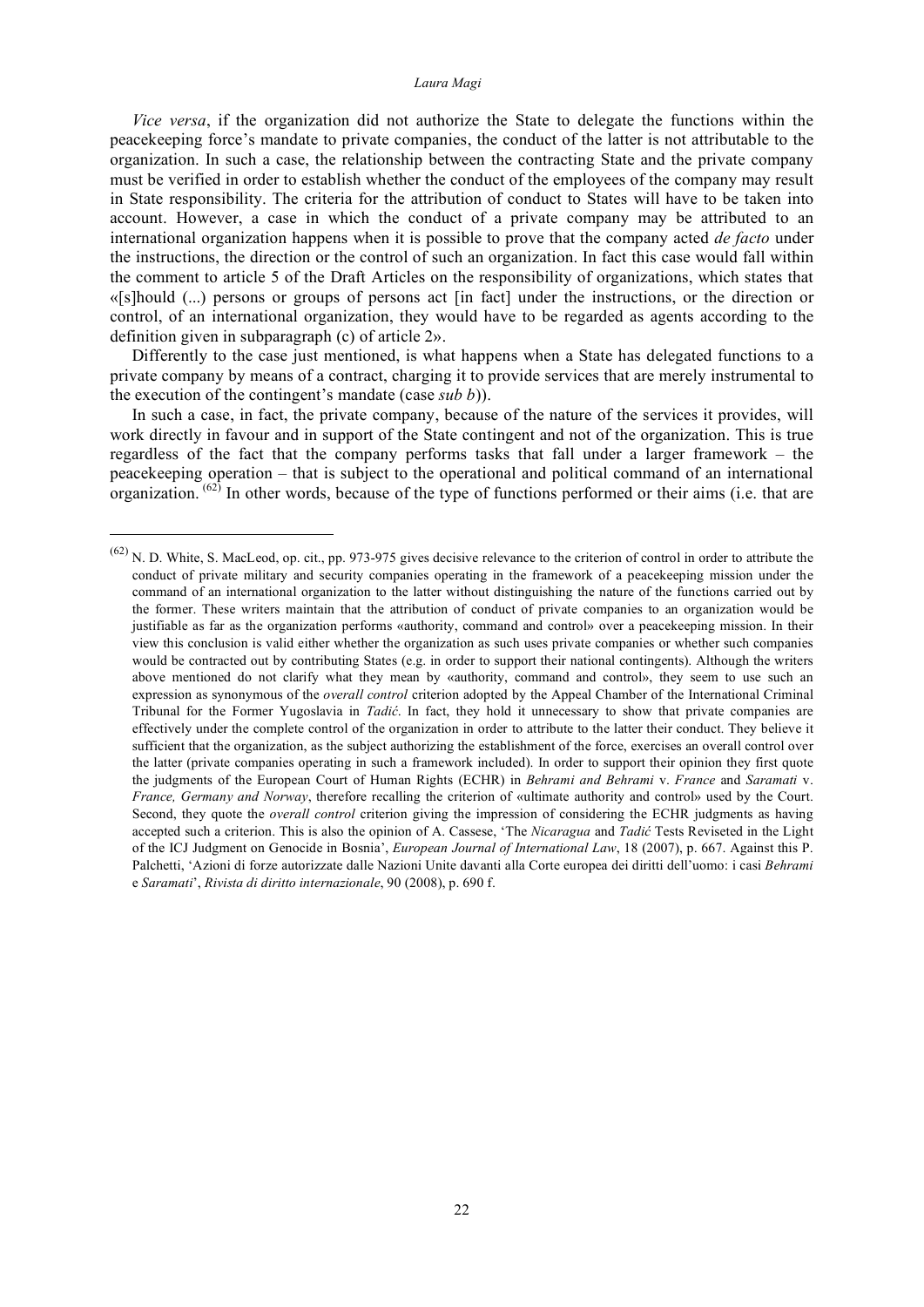carried out in order to answer to the organizational and logistical needs of a national contingent) services that are merely instrumental to the execution of the contingent's mandate are not performed under the command of the organization. Therefore, the attribution of the conduct of private companies to an international organization must be excluded. It remains to be established whether the conduct of the private company is attributable to the sending State of the contingent.

# **10. The conduct of private companies contracted out by States in the framework of multinational forces authorized by the UN to use force cannot be attributed to the UN on the grounds of the "overall authority and control" criterion.**

Some authors,  $(63)$  as well as the European Court of Human Rights in its decision on the admissibility of the case *Behrami and Behrami* v. *France and Saramati* v. *France, Germany and Norway*, (64) have held that the conduct of a multinational force under the control of States or regional organizations is attributable to the United Nations on the grounds that the multinational force has been authorized by the UN to use force as a delegation of UN functions.

According to this view, the delegating authority (the UN) should be accountable for the conduct of the delegated entity on condition that the delegation is lawful under the UN Charter and whether the UN, in authorizing the entity to use force in order to achieve objectives related to maintaining or restoring international peace and security, has set out conditions<sup>(65)</sup> permitting itself to perform an «overall authority and control»(66) over the delegated entity. The latter expression seems to refer to a general control, of a political nature, over the delegated entity.

It may be useful to immediately clarify that such a thesis has been referred to the relationship between the United Nations, on one hand, and States or regional organizations authorized to use force, on the other hand.

I do not want to take a stand on the validity of such a criterion in order to attribute the conduct of States authorized by the UN to use force to the UN.<sup> $(67)$ </sup> Nevertheless I am keen to underline that such a criterion has already been used to attribute to the UN the conduct of private companies that have been sent along with State contingents put at the disposal of the UN, in the framework of a UN peacekeeping mission.<sup>(68)</sup> It would not take much for the same approach to be used in an attempt to attribute to the UN the conduct of private companies used by States authorized by the UN to use force within a multinational force.

Applying the thesis just mentioned one may attribute to the UN the conduct of private military and security companies hired by States composing a multinational force as far as States entrusted the company with performing functions related to the authorization to use force, and exercised over the company in question the same control the UN exercises over them. In other words, tracing back the

 <sup>(63)</sup> See D. Sarooshi, *The United Nations and the Development of Collective Security: The Delegation by the UN Security Council of its Chapter VII Powers* (Oxford: Oxford University press, 1999), especially pp. 163-166; R. Kolb, Ius contra bellum: *le droit international relatif au maintien de la paix*, 1st edn (Bruxelles: Bruylant, 2003), p. 90 ff.

<sup>(64)</sup> *Behrami and Behrami* v. *France* and *Saramati* v. *France, Germany and Norway*, decision on the admissibility, 2 May 2007, available on the ECHR web site at <http://echr.coe.int/echr/en/hudoc>, paras. 132-136.

<sup>(65)</sup> See R. Kolb, op. cit., p. 96 and D. Sarooshi, op. cit., pp. 154-163; see also *Behrami* and *Saramati*, para. 134.

<sup>(66)</sup> This expression is used by R. Kolb, op. cit., p. 96 f.. The ECHR made use of the same expression in *Behrami* and *Saramati*, para. 134.

 $^{(68)}$  N.D. White, S. MacLeod, op. cit., pp. 973-975.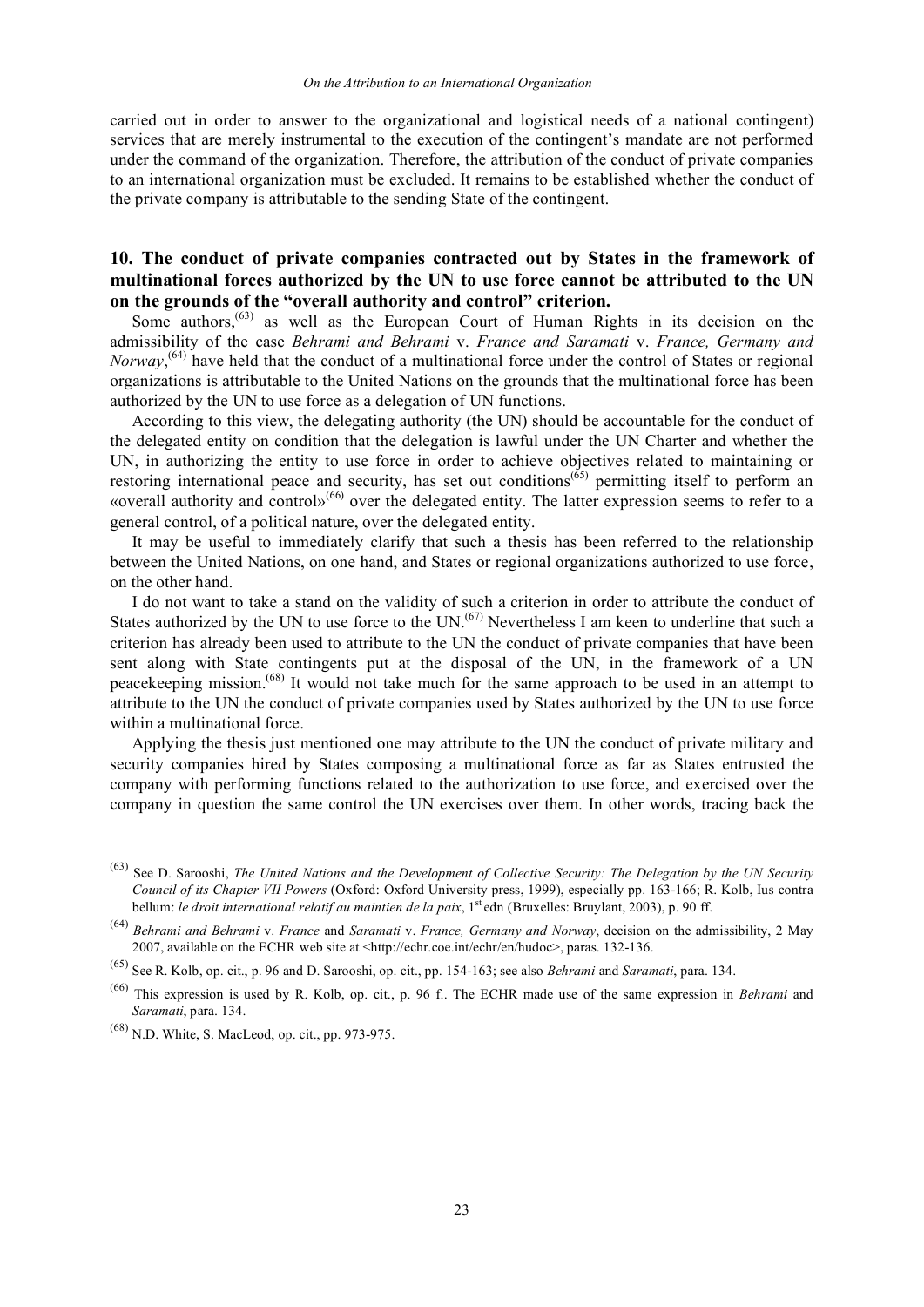chain of delegations one may claim that as far as the conduct of private companies is attributable to States, and the latter's conduct is attributable to the UN, the conduct of private companies carrying out, by contract, functions the UN has delegated to States is also ultimately attributable to the UN. In this case certain conditions should also be satisfied, i.e. that States exercise toward companies the same control the UN carries out over them, and that the delegation is clear and temporally limited.

I believe that such a solution should be completely rejected. Although it may accepted in relation to States (or regional organizations) authorized to use force and the United Nations, the non-existence of a relationship between private companies hired by States and the UN in the hypothesis above mentioned does not allow for the attribution to the latter the conduct of such companies.

This conclusion should also apply when the UN authorization to single States or multinational forces to use force is released in a broader framework, like that in which the UN authorization is only a step, usually the first, toward the subsequent establishment of peacekeeping and/or multifunctional peace-building operations under the United Nations command. In both cases, the UN has delegated the use of force to States. It therefore exercises over them only the so-called *overall control* which, according to some scholars, is sufficient to attribute their conduct to the UN, the only exception being when it is proved that the United Nations had (implicitly or explicitly) admitted that States can exercise the delegated powers (the use of force) using private military and security companies.

## **11. Concluding observations on the general rule on attribution of conduct to an international organization adopted by the Commission.**

The previous sections have shown that the Draft Articles on the responsibility of international organizations adopted on first reading allows the conduct of private companies to be attributed to an international organization, whether they act for an international organization with a regular contract for the provision of services or whether they act *de facto* for it. In the latter case the conferring on an organization of the conduct of private companies also occurs when individuals are not acting under the instructions, direction or control of it.

It is consequently possible to attribute to international organizations using private companies much of the conduct of those companies.

This is the result of a conception of attribution intended as a procedure ruled, surely, by international law, but in which international rule does not attribute exclusive relevance to the rules of the organization. Indeed it also gives value to an existing material link between individuals or entities and the organization in each specific case. In the opinion of the Commission, this applies equally to organs and to agents: in fact, the content of the rule on attribution is the same for both.

It may be feared that this solution means that international organizations may be too easily held accountable for the conduct of private companies – charged with the tasks of the organizations – which are not under their control.

In reality, if one takes into account that international organizations are increasingly delegating their functions to private companies, not limiting themselves to cede those activities that are merely instrumental to the life of the organization – but even entrusting them with tasks directly expressing the competences of the organization – the solution followed by the Commission may have an advantage. It might encourage organizations to regulate, with specific rules, the behaviour of private companies on which they rely, and meanwhile to control them, setting up special monitoring mechanisms when appropriate.

The study I have conducted so far concerning the attribution of the conduct of private contractors used by international organizations also allows for a more general reflection over the approach followed by the Commission in regard to the attribution of international wrongful acts.

The solution adopted by the Commission, while falling within the paradigm that considers the attribution as a legal proceeding, has the merit of offsetting the disadvantages arising from the exclusive reference to the rules of the organization, with the difficulties of enquiring into, in each single case, the existence of a *de facto* relationship between the organization and the organ or agent.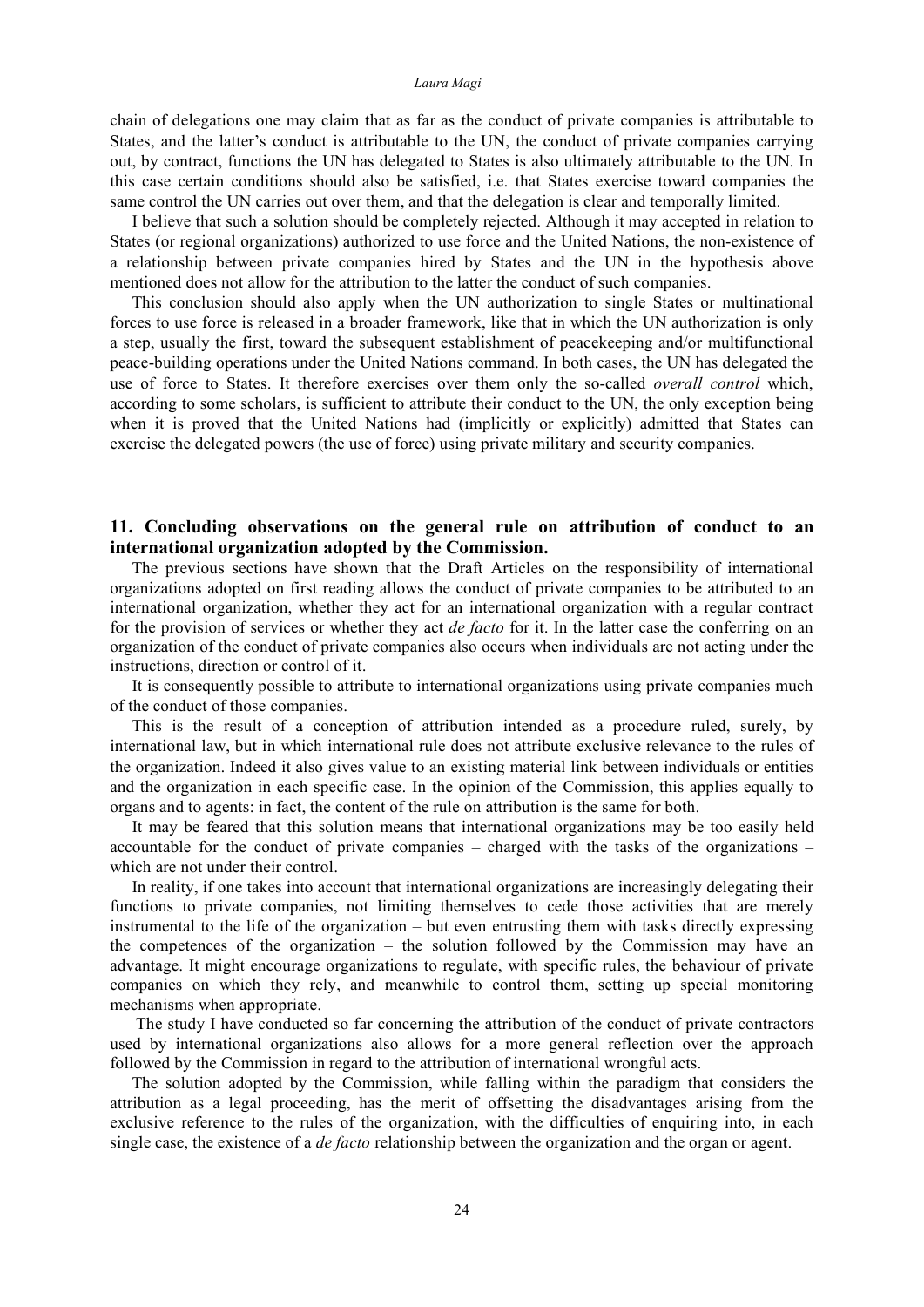On the one hand, the attribution of the conduct of organs or agents having an effective link with the organization to the latter is made possible by the criterion adopted by the Commission, even though their relationship is not predetermined by the rules of the organization. This provision avoids an organization invoking its internal rules in order to escape from its international responsibility with regard to the behaviour of individuals who are not qualified by those rules as organs or agents, but nevertheless, have an effective relationship with the organization.

On the other hand, the Commission does not seem to go so far as to hold that the quality of organ or agent can be denied for the purposes of attribution to those who, while formally having such a status under the rules of the organization, do not have (or have no longer) an effective relationship with it. Indeed, the Commission seems to allow for the search of a *de facto* relationship only as far as a link established by the rules of the organization does not exist. Had the Commission not intended to place the rules of the organization over those of factual elements, and had therefore considered that, as far as a material and effective relationship with the organization did not exist the formal status of organ or agent under the rules of the organization was not relevant, it would have been much easier for the Commission providing that organs or agents are who materially have an actual relationship with the organization as the only criterion for the attribution.

This double criterion has the merit of providing a jurist with an easier criterion to establish whether the conduct of a private company is attributable to a subject of international law. The question of attribution is also dealt with in a more uniform way than would happen when considering the reference to factual elements as the only object of the rule on attribution, or holding attribution as an operation consisting merely in ascertaining a factual situation. The analysis of the rules of the organization, to be carried out in the first instance, avoids subjective evaluations relating to the material elements that could detect the existence of an effective relationship between an individual or an entity and a subject of international law. It also avoids subjective evaluations of the intensity of the link such elements would express.

It has been noted with regard to States that this approach would contradict the widely held idea according to which international law does not place rules on State organization. Assuming that the rule on attribution gives importance to factual elements one would, in fact, end up qualifying as organs of the State those whose existence and functions have not been predetermined by the State legal order as organs of the State. Therefore, one would end up admitting that international law may interfere in State organization.<sup>(69)</sup>

A similar criticism could be claimed with reference to international organizations. General international law does not care about establishing the internal organizational structure of an international organization, thus leaving States free to establish what kind of organizational model to adopt.

In this respect, I agree with the view according to which recognizing that the State is free to selforganize does not necessarily imply that, for the purpose of attribution of a wrongful act, one should make exclusive reference to the State organization as it stems from its internal law, i.e. either from its written or unwritten rules, but resulting from an established practice. I believe it possible to hold that, from the international law point of view, the State organization is also the one the State has adopted *de facto*,<sup>(70)</sup> not necessarily through a practice that establishes national custom.

The same conclusion applies to international organizations: the view that there are no international rules relating to their organization, so that States are free to choose their internal organizational structure, does not mean that as regards attribution of conduct to an organization, only its apparatus as outlined in the rules of the organization – being written or unwritten, but anyway deriving from an established practice – is relevant.

It is true that an international organization materializes as a "real" entity thanks to the agreement establishing the organization and which provides for its competences. Nevertheless, the fact remains that once (legally) established it develops its own apparatus and its internal structure, not necessarily provided *ex ante* or authorized *ex post* by the rules of the organization.

 <sup>(69)</sup> F. Salerno, op. cit., p. 937.

<sup>(70)</sup> P. Palchetti, *L'organo di fatto dello Stato*, op. cit., especially p. 208 f.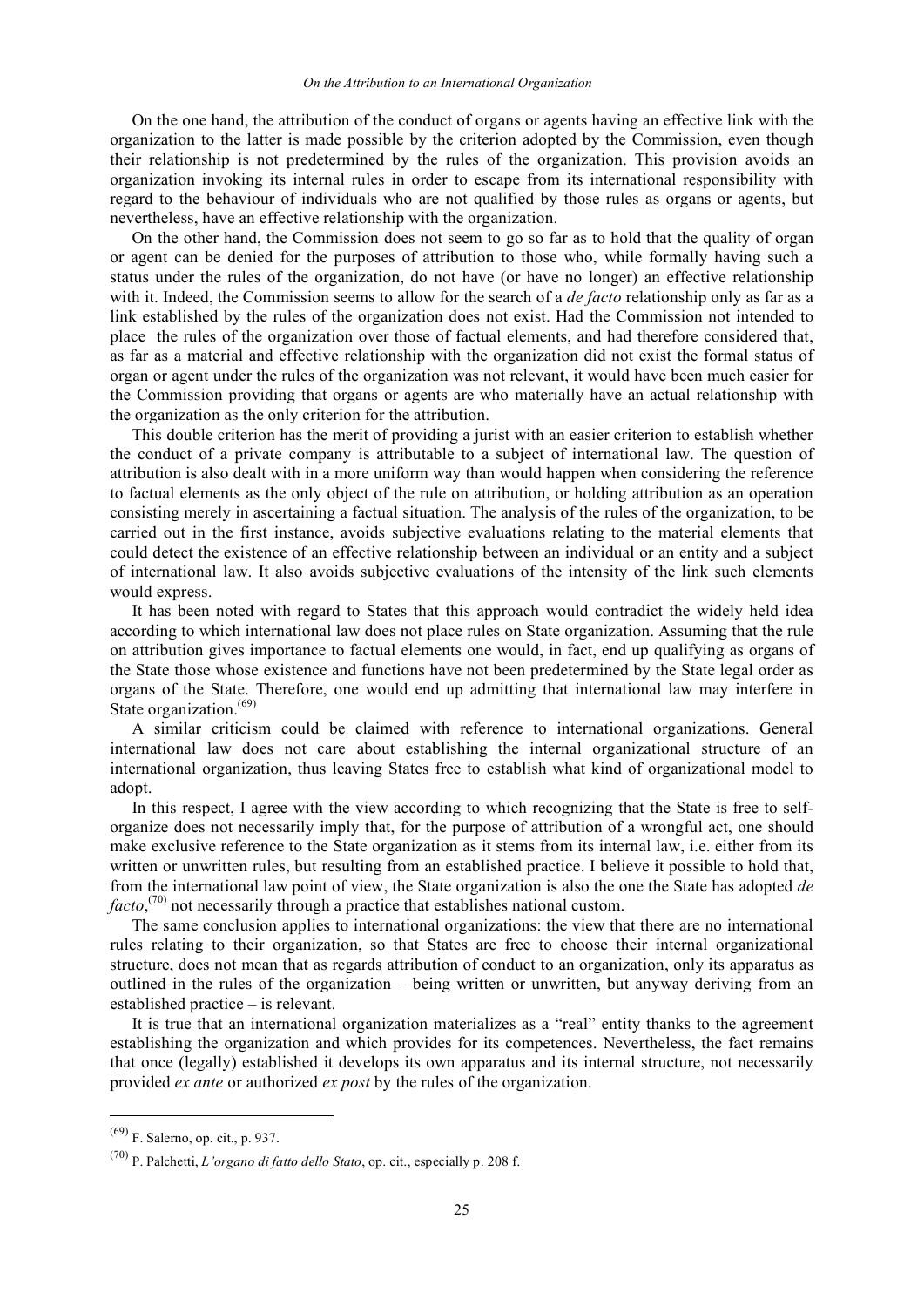Therefore, I share the approach adopted by the Commission regarding the attribution of wrongful acts to international organizations.

Although I understand such an approach, I believe that articles on attribution as adopted on first reading do not express in a sufficiently clear way such an approach.

In fact, at first glance, the texts of articles 2 and 5 of the Draft Articles could give the impression that the Commission had accepted an attribution criterion that exclusively provides for a material tie between an individual or an entity and the organization in each specific case.

The choice of the Commission to include directly in the text of article 2, letter *c*), the notion of agent as defined by the International Court of Justice, may strengthen this impression. In particular, the notion of agent may encourage the belief that the existence of a purely factual relationship is sufficient in order to attribute to an organization the conduct of agents.

I wonder whether it would not be appropriate that during the second reading the Commission, in order to make its position immediately comprehensible, while using the word "agent" in the text of the article to indicate both officials and other individuals or entities acting on behalf of the organization, omitted to include the definition of agent given by the Court in article 2.

Such a definition could be included in the comments to the articles on attribution as long as the Commission clarified that it does not exhaust the notion of agent used in the text of the articles. It would be desirable for the Commission to clarify that the reference to the definition given by the Court is rather intended to emphasize that, with regard to agents, factual elements may have a significant impact as a precondition for the attribution of their conduct to the organization, i.e. they may be more relevant than in the case of organs.

This would also give the Commission the chance to exemplify cases of agents whose conduct can be attributable to the organization on the basis of a factual relationship different from instructions, direction and control. In this framework the Commission could refer to private companies that have not concluded any formal contract, but nonetheless act *de facto* on its account, or private companies linked by a contractual relationship with the organization which, nevertheless, ask them to perform functions different from those agreed in the contract.

Moreover, it might be useful during the second reading that the Commission, in order to make more explicit its position, clarifies the wording of article 5. It could take into account two possible alternatives.

A first clear-cut alternative might be declaring directly in the text of article 5 that organs and agents are primarily, even though not exclusively, those that the rules of the organization designate as such. Then the Commission could specify that factual elements, showing the existence of a *de facto* link with the organization, must also be taken into consideration for the purposes of determining the quality of organs or agents, but only when a link under the rules of the organization does not exist.

Could the Commission go further in adopting a clear-cut solution: it could simply provide, in the text of article 5, that the conduct of organs and agents of an organization are attributable to it. Then, in the comment to article 5 the Commission could clarify that, in order to identify those who can be considered as organs or agents, one should refer primarily to the rules of the organization and, if not sufficient, to factual elements.